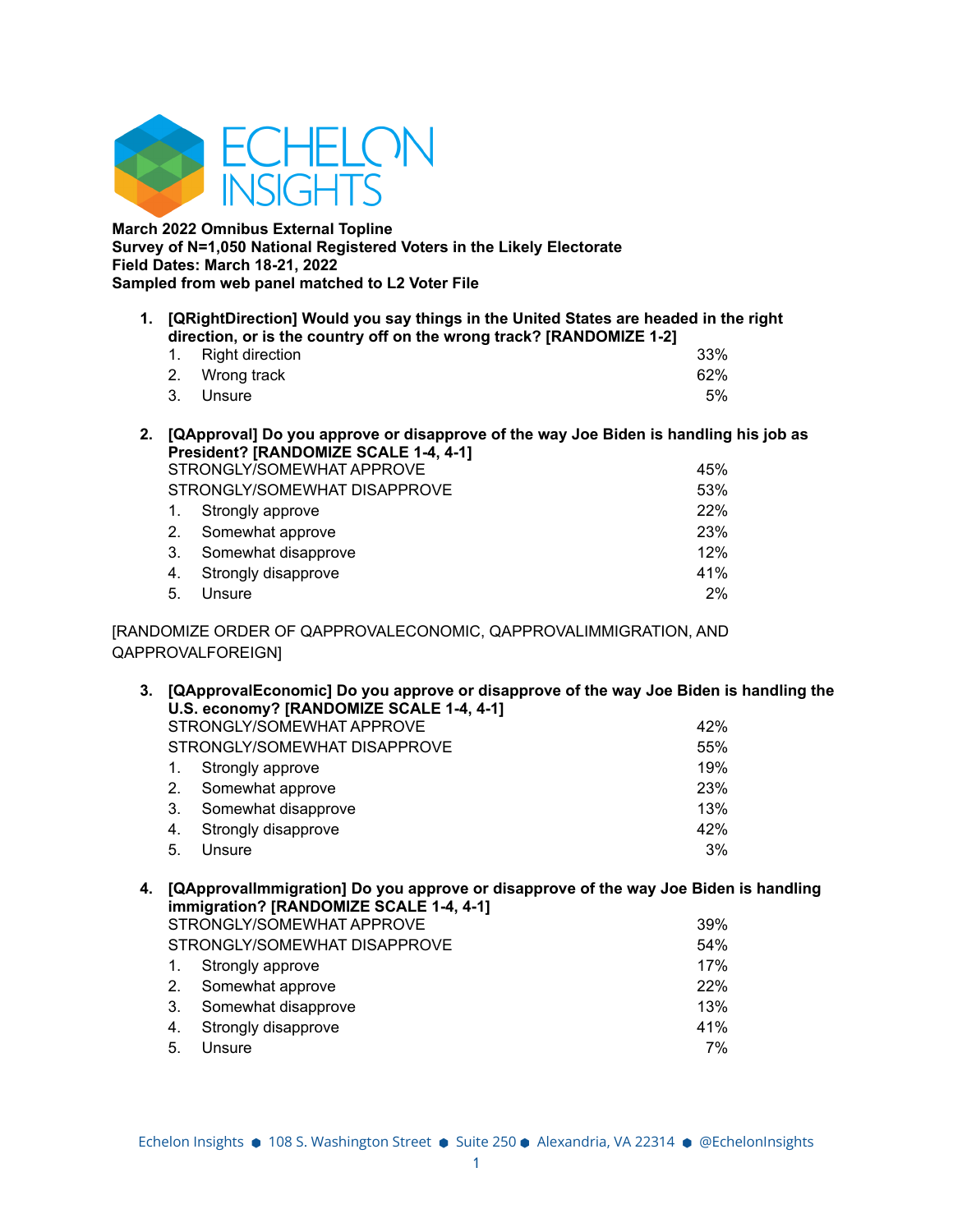| 5. |    | [QApprovalForeign] Do you approve or disapprove of the way Joe Biden is handling<br>foreign policy? [RANDOMIZE SCALE 1-4, 4-1] |     |
|----|----|--------------------------------------------------------------------------------------------------------------------------------|-----|
|    |    | STRONGLY/SOMEWHAT APPROVE                                                                                                      | 42% |
|    |    | STRONGLY/SOMEWHAT DISAPPROVE                                                                                                   | 53% |
|    |    | Strongly approve                                                                                                               | 22% |
|    | 2. | Somewhat approve                                                                                                               | 20% |
|    | 3. | Somewhat disapprove                                                                                                            | 15% |
|    | 4. | Strongly disapprove                                                                                                            | 37% |
|    | 5. | Unsure                                                                                                                         | 5%  |
|    |    |                                                                                                                                |     |

**6. [Favorability Battery] Do you have a favorable or unfavorable view of the following groups or individuals who have been in the news lately? [RANDOMIZE SCALE 1-5, 5-1] [RANDOMIZE ROWS] [DISPLAY AS GRID 4 PER PAGE]**

| 1. Very   | 2. Somewhat<br>3. Heard of, |            | 4. Somewhat |             | 5. Very       |             | 6. Never heard                               |      |          |
|-----------|-----------------------------|------------|-------------|-------------|---------------|-------------|----------------------------------------------|------|----------|
| Favorable | Favorable                   | No Opinion |             | Unfavorable |               | Unfavorable |                                              | οf   |          |
|           |                             |            |             |             |               |             |                                              |      |          |
|           |                             |            |             | 1.          | 2.            | 3.          | 4.                                           | 5.   | 6.       |
|           |                             | V/S        | V/S         |             | Very Somewhat |             | Heard of, Somewhat                           | Very | Never    |
|           |                             | FAV.       | UNFAV.      | Favorable   |               |             | Favorable No Opinion Unfavorable Unfavorable |      | heard of |
| 1.        | Volodymyr Zelensky          | 59%        | 14%         | 39%         | 21%           | 12%         | 5%                                           | 8%   | 15%      |
| 2.        | The North Atlantic          |            |             |             |               |             |                                              |      |          |
|           | Treaty Organization,        |            |             |             |               |             |                                              |      |          |
|           | or NATO                     | 57%        | 17%         | 23%         | 34%           | 20%         | 11%                                          | 6%   | 6%       |
| 3.        | Joe Biden                   | 44%        | 53%         | 24%         | 20%           | 3%          | 12%                                          | 41%  | $*9/6$   |
| 4.        | Kamala Harris               | 42%        | 52%         | 21%         | 21%           | 5%          | 11%                                          | 41%  | 1%       |
| 5.        | The Democratic Party        | 42%        | 52%         | 19%         | 22%           | 6%          | 18%                                          | 34%  | $*9/6$   |
| 6.        | The European Union          | 42%        | 19%         | 14%         | 29%           | 28%         | 12%                                          | 7%   | 10%      |
| 7.        | Donald Trump                | 41%        | 57%         | 25%         | 16%           | 2%          | 9%                                           | 48%  | $*9/6$   |
| 8.        | The Republican Party        | 40%        | 52%         | 16%         | 24%           | 7%          | 22%                                          | 30%  | $*9/6$   |
| 9.        | Mike Pence                  | 37%        | 49%         | 14%         | 23%           | 12%         | 21%                                          | 28%  | 2%       |
| 10.       | Mitt Romney                 | 33%        | 45%         | 6%          | 27%           | 20%         | 22%                                          | 23%  | 2%       |
| 11.       | <b>Ron DeSantis</b>         | 27%        | 37%         | 17%         | 10%           | 17%         | 10%                                          | 27%  | 19%      |
| 12.       | <b>Vladimir Putin</b>       | 5%         | 88%         | 2%          | 2%            | 5%          | 6%                                           | 82%  | 2%       |

Echelon Insights ● 108 S. Washington Street ● Suite 250 ● Alexandria, VA 22314 ● @EchelonInsights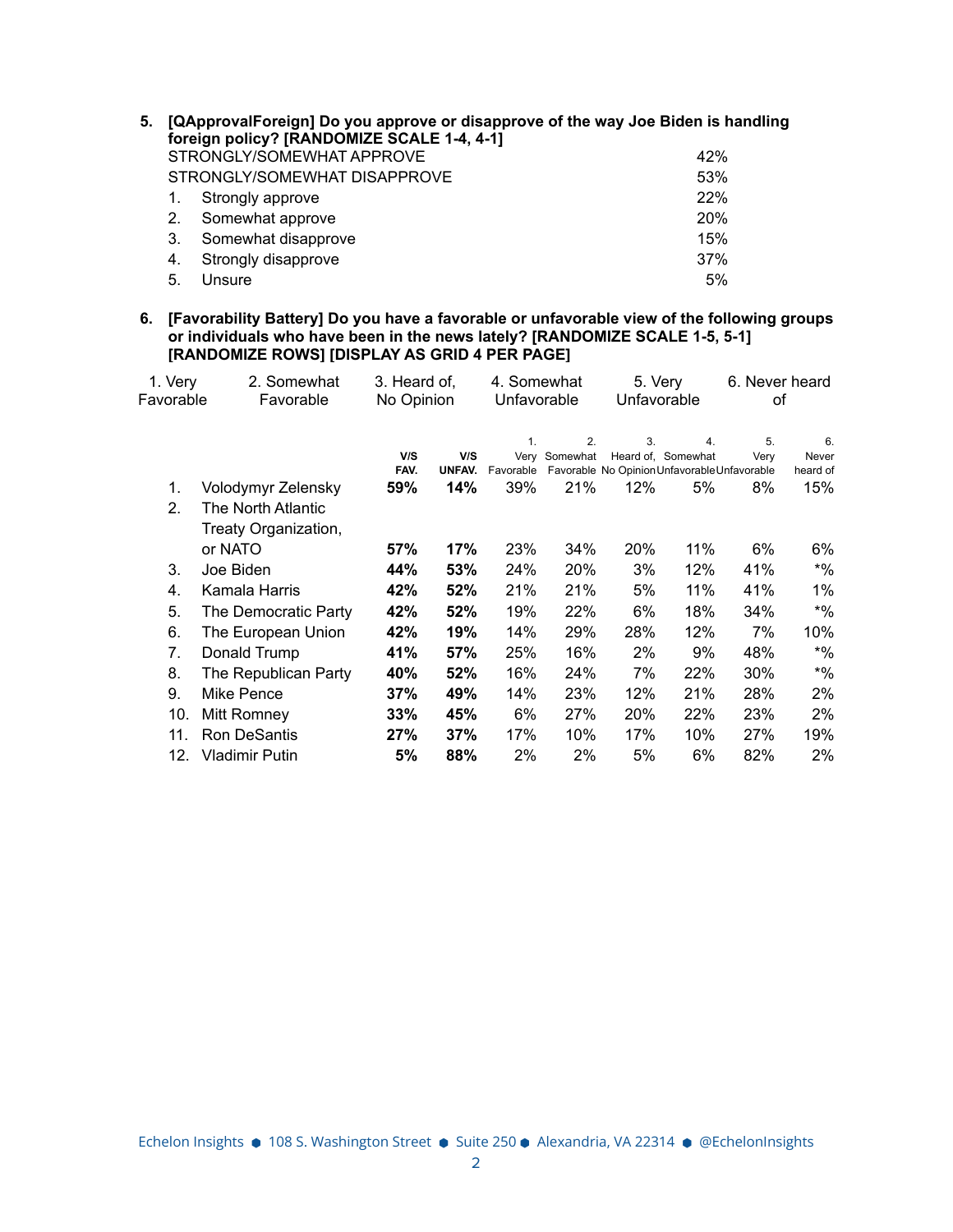| 7. [Party Trust Battery] Which party do you trust more to handle each of the following |
|----------------------------------------------------------------------------------------|
| issues? [DISPLAY AS GRID] [RANDOMIZE ROWS] [RANDOMIZE 1-2]                             |

|    | Party                   | 1. The Republican 2. The Democratic<br>Party                                                                                                |                     | 3. Both, equally | 4. Neither             |            | 5. Unsure |
|----|-------------------------|---------------------------------------------------------------------------------------------------------------------------------------------|---------------------|------------------|------------------------|------------|-----------|
|    |                         |                                                                                                                                             | 1. The              | 2. The           |                        |            |           |
|    |                         |                                                                                                                                             | Republican<br>Party | Democratic       | Party 3. Both, equally | 4. Neither | 5. Unsure |
| 1. | Inflation               |                                                                                                                                             | 42%                 | 30%              | 10%                    | 13%        | 5%        |
| 2. | Immigration             |                                                                                                                                             | 42%                 | 34%              | 8%                     | 12%        | 4%        |
| 3. |                         | Jobs and the economy                                                                                                                        | 42%                 | 36%              | 10%                    | 9%         | 4%        |
| 4. |                         | National security                                                                                                                           | 41%                 | 33%              | 13%                    | 9%         | 4%        |
| 5. | Crime                   |                                                                                                                                             | 40%                 | 29%              | 13%                    | 13%        | 5%        |
| 6. | Foreign affairs         |                                                                                                                                             | 38%                 | 35%              | 11%                    | 10%        | 6%        |
| 7. |                         | The situation in Ukraine                                                                                                                    | 34%                 | 33%              | 13%                    | 14%        | 7%        |
| 8. | Education               |                                                                                                                                             | 33%                 | 40%              | 12%                    | 10%        | 5%        |
| 9. |                         | The environment and                                                                                                                         |                     |                  |                        |            |           |
|    | climate change          |                                                                                                                                             | 25%                 | 43%              | 11%                    | 15%        | 6%        |
|    |                         |                                                                                                                                             |                     |                  |                        |            |           |
| 8. |                         | [QTurnout] How likely are you to vote in the upcoming 2022 midterm elections?<br>[RANDOMIZE SCALE 1-5, 5-1]<br><b>EXTREMELY/VERY LIKELY</b> |                     |                  |                        |            | 85%       |
|    |                         | NOT VERY/NOT AT ALL LIKELY                                                                                                                  |                     |                  |                        |            | 5%        |
| 1. | <b>Extremely likely</b> |                                                                                                                                             |                     |                  |                        |            | 73%       |
| 2. | Very likely             |                                                                                                                                             |                     |                  |                        |            | 12%       |
| 3. | Somewhat likely         |                                                                                                                                             |                     |                  |                        |            | 6%        |
| 4. | Not very likely         |                                                                                                                                             |                     |                  |                        |            | 3%        |
| 5. | Not at all likely       |                                                                                                                                             |                     |                  |                        |            | 2%        |
| 6. | Unsure                  |                                                                                                                                             |                     |                  |                        |            | 3%        |
|    |                         |                                                                                                                                             |                     |                  |                        |            |           |
| 9. |                         | [QMotivation] How motivated are you to vote in the upcoming 2022 midterm elections?                                                         |                     |                  |                        |            |           |
|    |                         | [RANDOMIZE SCALE 1-5, 5-1]                                                                                                                  |                     |                  |                        |            |           |
|    |                         | EXTREMELY/VERY MOTIVATED                                                                                                                    |                     |                  |                        |            | 76%       |
|    |                         | NOT VERY/NOT AT ALL MOTIVATED                                                                                                               |                     |                  |                        |            | 9%        |
| 1. |                         | <b>Extremely motivated</b>                                                                                                                  |                     |                  |                        |            | 60%       |
| 2. | Very motivated          |                                                                                                                                             |                     |                  |                        |            | 16%       |
| 3. |                         | Somewhat motivated                                                                                                                          |                     |                  |                        |            | 13%       |
| 4. |                         | Not very motivated                                                                                                                          |                     |                  |                        |            | $6\%$     |
| 5. |                         | Not at all motivated                                                                                                                        |                     |                  |                        |            | 3%        |
| 6. | Unsure                  |                                                                                                                                             |                     |                  |                        |            | 2%        |
|    |                         | 10. [QMidtermPrimary] For the 2022 midterm elections, do you think you are more likely to?                                                  |                     |                  |                        |            |           |
|    | [RANDOMIZE 1-2]         |                                                                                                                                             |                     |                  |                        |            |           |
| 1. |                         | Vote in the Republican primary                                                                                                              |                     |                  |                        |            | 40%       |
| 2. |                         | Vote in the Democratic primary                                                                                                              |                     |                  |                        |            | 41%       |
| 3. |                         | Wait until the general election                                                                                                             |                     |                  |                        |            | 12%       |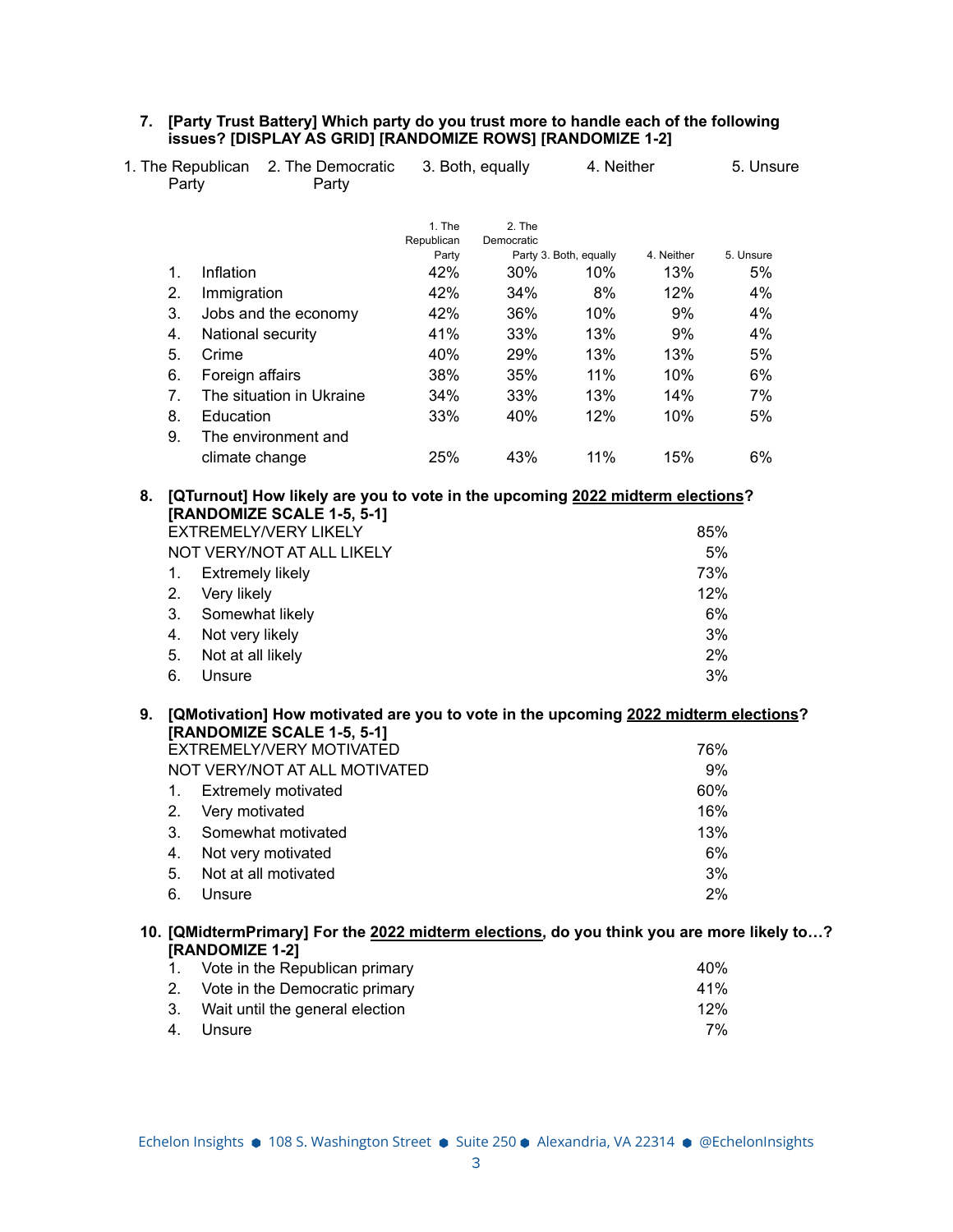|           | 11. [QGenericCongressional] If the election for Congress were held today and you had to<br>make a choice, for whom would you vote? [RANDOMIZE SCALE 1-4, 4-1]<br>DEFINITELY/PROBABLY THE REPUBLICAN CANDIDATE | 45% |
|-----------|---------------------------------------------------------------------------------------------------------------------------------------------------------------------------------------------------------------|-----|
|           | DEFINITELY/PROBABLY THE DEMOCRATIC CANDIDATE                                                                                                                                                                  | 45% |
| 1.        | Definitely the Republican candidate                                                                                                                                                                           | 34% |
| 2.        | Probably the Republican candidate                                                                                                                                                                             | 12% |
| 3.        | Probably the Democratic candidate                                                                                                                                                                             | 13% |
| 4.        | Definitely the Democratic candidate                                                                                                                                                                           | 32% |
| 5.        | Unsure                                                                                                                                                                                                        | 9%  |
|           | [RANDOMIZE ORDER OF QTRUMP2024 AND QBIDEN2024]                                                                                                                                                                |     |
|           | 12. [QTrump2024] Would you like to see Donald Trump run for President in 2024?                                                                                                                                |     |
| 1.        | [RANDOMIZE 1-2]<br>Yes                                                                                                                                                                                        | 32% |
| 2.        | <b>No</b>                                                                                                                                                                                                     | 59% |
| 3.        | Unsure                                                                                                                                                                                                        | 8%  |
|           |                                                                                                                                                                                                               |     |
| $1 - 2$ ] | 13. [QBiden2024] Would you like to see Joe Biden run for President in 2024? [RANDOMIZE                                                                                                                        |     |
| 1.        | Yes                                                                                                                                                                                                           | 30% |
| 2.        | <b>No</b>                                                                                                                                                                                                     | 55% |
| 3.        | Unsure                                                                                                                                                                                                        | 15% |
|           | 14. [QTrumpBiden] If the 2024 presidential election were being held today, would you vote<br>for [RANDOMIZE SCALE 1-4, 4-1]                                                                                   |     |
|           | DEFINITELY/PROBABLY DONALD TRUMP                                                                                                                                                                              | 44% |
|           | DEFINITELY/PROBABLY JOE BIDEN                                                                                                                                                                                 | 46% |
| 1.        | Donald Trump, definitely                                                                                                                                                                                      | 32% |
| 2.        | Donald Trump, probably                                                                                                                                                                                        | 12% |
| 3.        | Joe Biden, probably                                                                                                                                                                                           | 12% |
| 4.        | Joe Biden, definitely                                                                                                                                                                                         | 34% |
| 5.        | Unsure                                                                                                                                                                                                        | 10% |
|           | 15. [QRomneyBiden] If the 2024 presidential election were being held today, would you vote<br>for [RANDOMIZE SCALE 1-4, 4-1]                                                                                  |     |
|           | DEFINITELY/PROBABLY MITT ROMNEY                                                                                                                                                                               | 35% |
|           | DEFINITELY/PROBABLY JOE BIDEN                                                                                                                                                                                 | 41% |
| 1.        | Mitt Romney, definitely                                                                                                                                                                                       | 17% |
| 2.        | Mitt Romney, probably                                                                                                                                                                                         | 18% |
| 3.        | Joe Biden, probably                                                                                                                                                                                           | 10% |
| 4.        | Joe Biden, definitely                                                                                                                                                                                         | 30% |
| 5.        | Unsure                                                                                                                                                                                                        | 25% |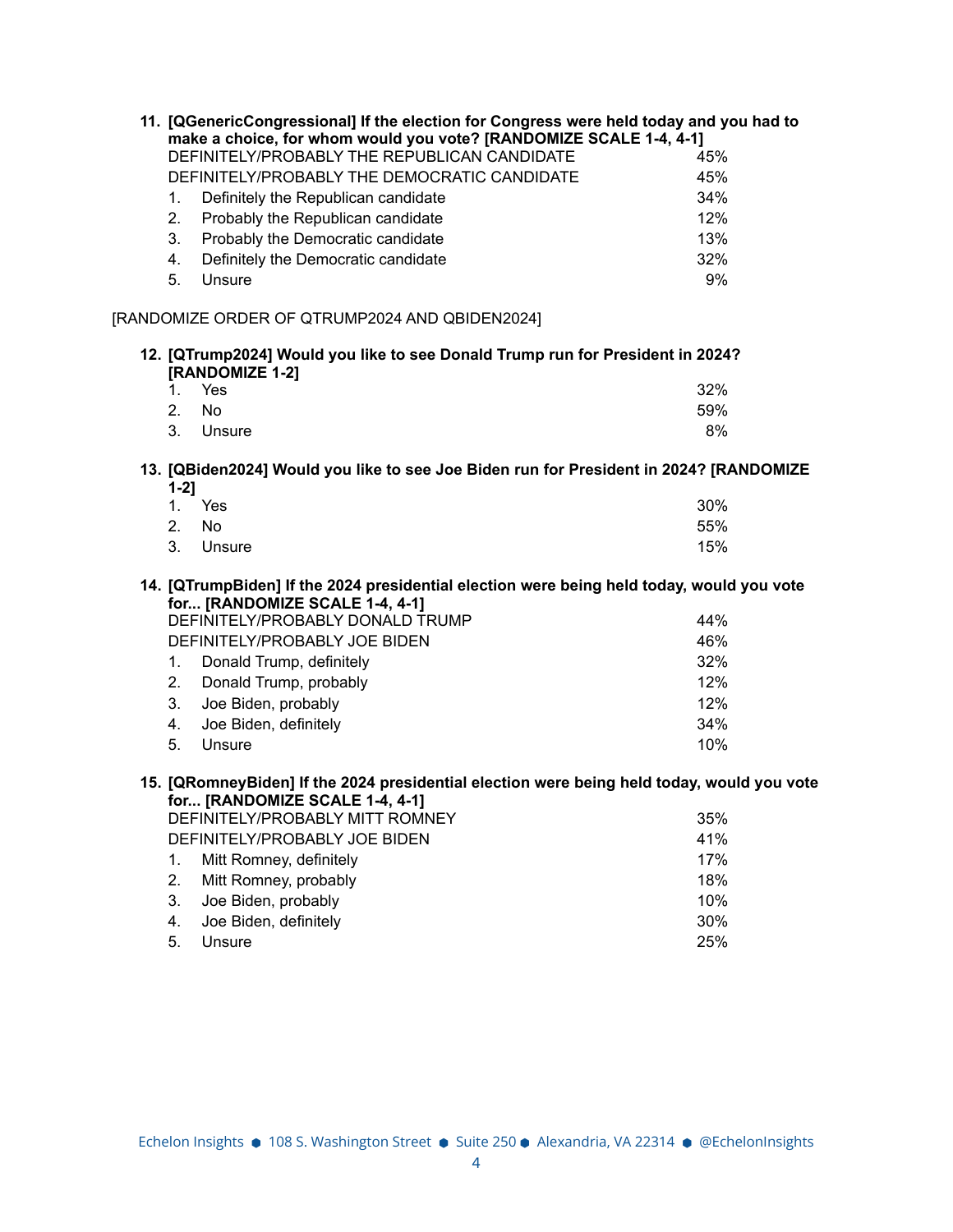|    | 16. [QParty] Regardless of how you typically vote, would you say you consider yourself a ?<br>[RANDOMIZE SCALE 1-5, 5-1] |       |
|----|--------------------------------------------------------------------------------------------------------------------------|-------|
|    | <b>TOTAL REPUBLICAN</b>                                                                                                  | 37%   |
|    | TOTAL DEMOCRAT                                                                                                           | 39%   |
| 1. | <b>Strong Republican</b>                                                                                                 | 25%   |
| 2. | Not very strong Republican                                                                                               | 12%   |
| 3. | Independent                                                                                                              | 19%   |
| 4. | Not very strong Democrat                                                                                                 | 12%   |
| 5. | <b>Strong Democrat</b>                                                                                                   | 28%   |
| 6. | A member of another party                                                                                                | $1\%$ |
|    | Unsure                                                                                                                   | 3%    |

# **IF INDEPENDENT OR UNSURE [QParty=3 OR 7], ASK:**

#### **17. [QPartyLean] Which of the following statements would you say best describes you? [RANDOMIZE SCALE 1-4, 4-1] (n=267)**

|                                                                   | (n=267)    |
|-------------------------------------------------------------------|------------|
| <b>TOTAL LEAN REPUBLICAN</b>                                      | 36%        |
| <b>TOTAL LEAN DEMOCRAT</b>                                        | 27%        |
| I almost always vote for Republican candidates<br>1.              | 16%        |
| I vote for Republicans more often than I vote for Democrats<br>2. | <b>20%</b> |
| I vote for Democrats more often than I vote for Republicans<br>3. | 18%        |
| I almost always vote for Democratic candidates<br>4.              | $9\%$      |
| I vote equally for Democrats and Republicans<br>5.                | 25%        |
| Unsure<br>6.                                                      | 12%        |
| [QPartyConsolidated] QParty + QPartyLean                          |            |
| Total Republican+Republican- leaning Independents<br>1.           | 45%        |
| Total Democratic+Democratic- leaning Independents<br>2.           | 45%        |
| 3.<br>Total Independent                                           | 5%         |
| <b>Total Member of Another Party</b><br>4.                        | $1\%$      |
| 5.<br>Unsure                                                      | 3%         |

## **IF IDENTIFIES AS REPUBLICAN OR VOTES FOR REPUBLICANS MORE OFTEN THAN DEMOCRATS [QParty=1-2 OR QPartyLean=1-2], ASK:**

#### **18. [QTrumpGOP] Would you say you consider yourself to be primarily a supporter of Donald Trump, or a supporter of the Republican Party? [RANDOMIZE 1-2] (n=431)**

|                                      | (n=431) |
|--------------------------------------|---------|
| 1. Supporter of Donald Trump         | 40%     |
| 2. Supporter of the Republican Party | .50%    |
| 3. I don't support either one        | 7%      |
| 4. Unsure                            | 4%      |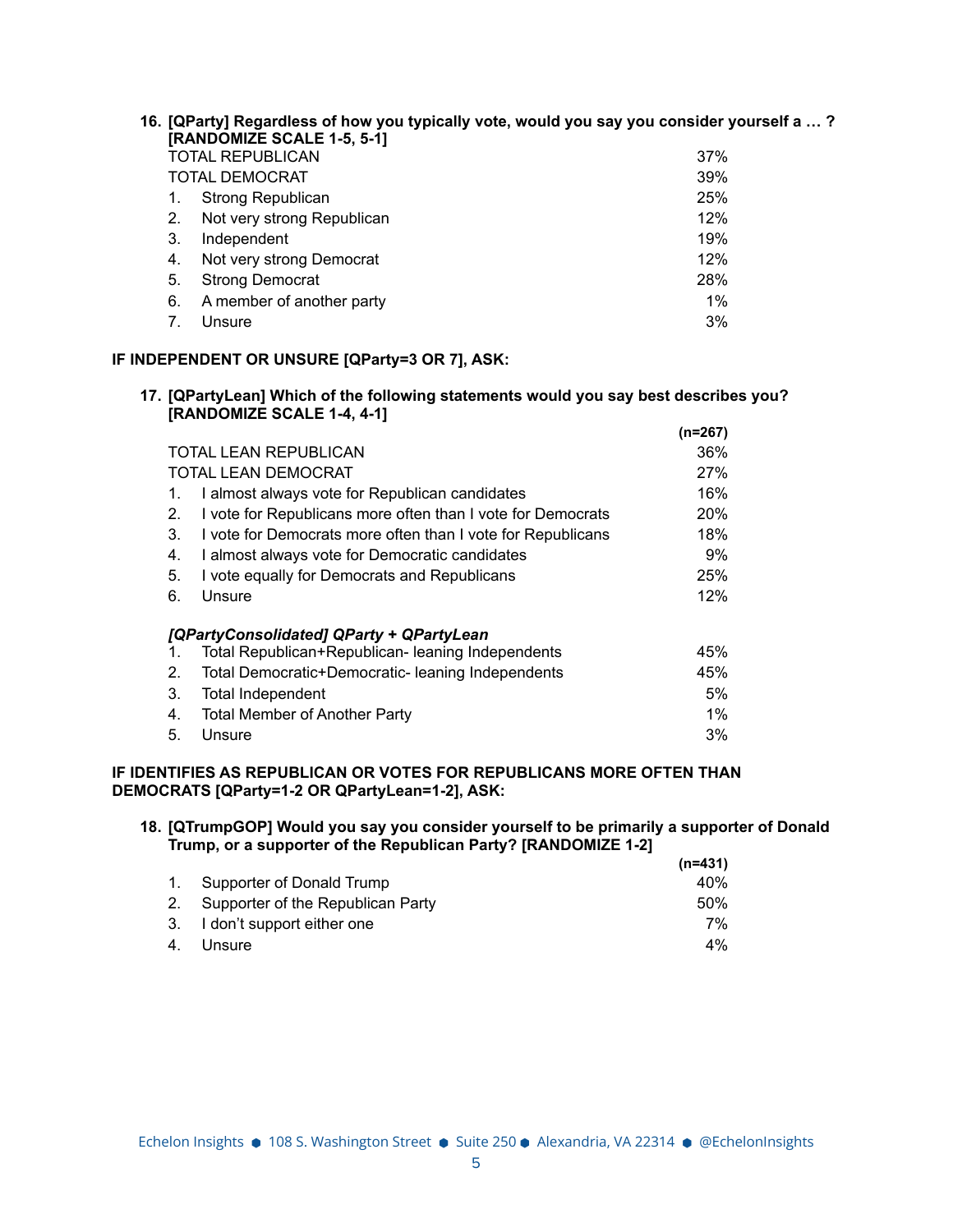**IF IDENTIFIES AS REPUBLICAN OR VOTES FOR REPUBLICANS MORE OFTEN THAN DEMOCRATS [QParty=1-2 OR QPartyLean=1-2], ASK:**

**19. [Q2024GOPTrump] If the 2024 Republican presidential primaries were being held today and you had to make a choice, for whom would you vote? [RANDOMIZE SCALE 1-4, 4-1]**

|                  |                                                      | $(n=431)$  |
|------------------|------------------------------------------------------|------------|
|                  | DEFINITELY/PROBABLY DONALD TRUMP                     | 55%        |
|                  | DEFINITELY/PROBABLY A DIFFERENT REPUBLICAN CANDIDATE | 37%        |
| $\overline{1}$ . | Donald Trump, definitely                             | 41%        |
| 2.               | Donald Trump, probably                               | 14%        |
| 3.               | A different Republican candidate, probably           | 17%        |
| 4.               | A different Republican candidate, definitely         | <b>20%</b> |
| -5.              | Unsure                                               | 8%         |

### **IF IDENTIFIES AS REPUBLICAN OR VOTES FOR REPUBLICANS MORE OFTEN THAN DEMOCRATS [QParty=1-2 OR QPartyLean=1-2], ASK:**

**20. [Q2024GOPFirst] If Donald Trump does NOT seek the Republican nomination for President in 2024 and the presidential primaries were being held today, for whom would you vote? [RANDOMIZE 1-19] (n=431)**

|     |                               | (n=431) |
|-----|-------------------------------|---------|
| 1.  | Ron DeSantis                  | 31%     |
| 2.  | Mike Pence                    | 16%     |
| 3.  | Donald Trump, Jr              | 8%      |
| 4.  | Nikki Haley                   | 6%      |
| 5.  | Mitt Romney                   | 6%      |
| 6.  | <b>Ted Cruz</b>               | 5%      |
| 7.  | Marco Rubio                   | 3%      |
| 8.  | Mike Pompeo                   | 1%      |
| 9.  | Larry Hogan                   | 1%      |
| 10. | <b>Tim Scott</b>              | 1%      |
| 11. | Josh Hawley                   | 1%      |
| 12. | Kristi Noem                   | 1%      |
| 13. | <b>Rick Scott</b>             | 1%      |
| 14. | Liz Cheney                    | 1%      |
| 15. | <b>Tom Cotton</b>             | $*9/6$  |
| 16. | <b>Ben Sasse</b>              | $*9/6$  |
| 17. | <b>Greg Abbott</b>            | $*9/6$  |
| 18. | Glenn Youngkin                | $*9/6$  |
| 19. | <b>Chris Christie</b>         |         |
| 20. | Someone else (Please specify) | $*9/6$  |
| 21. | Unsure                        | 17%     |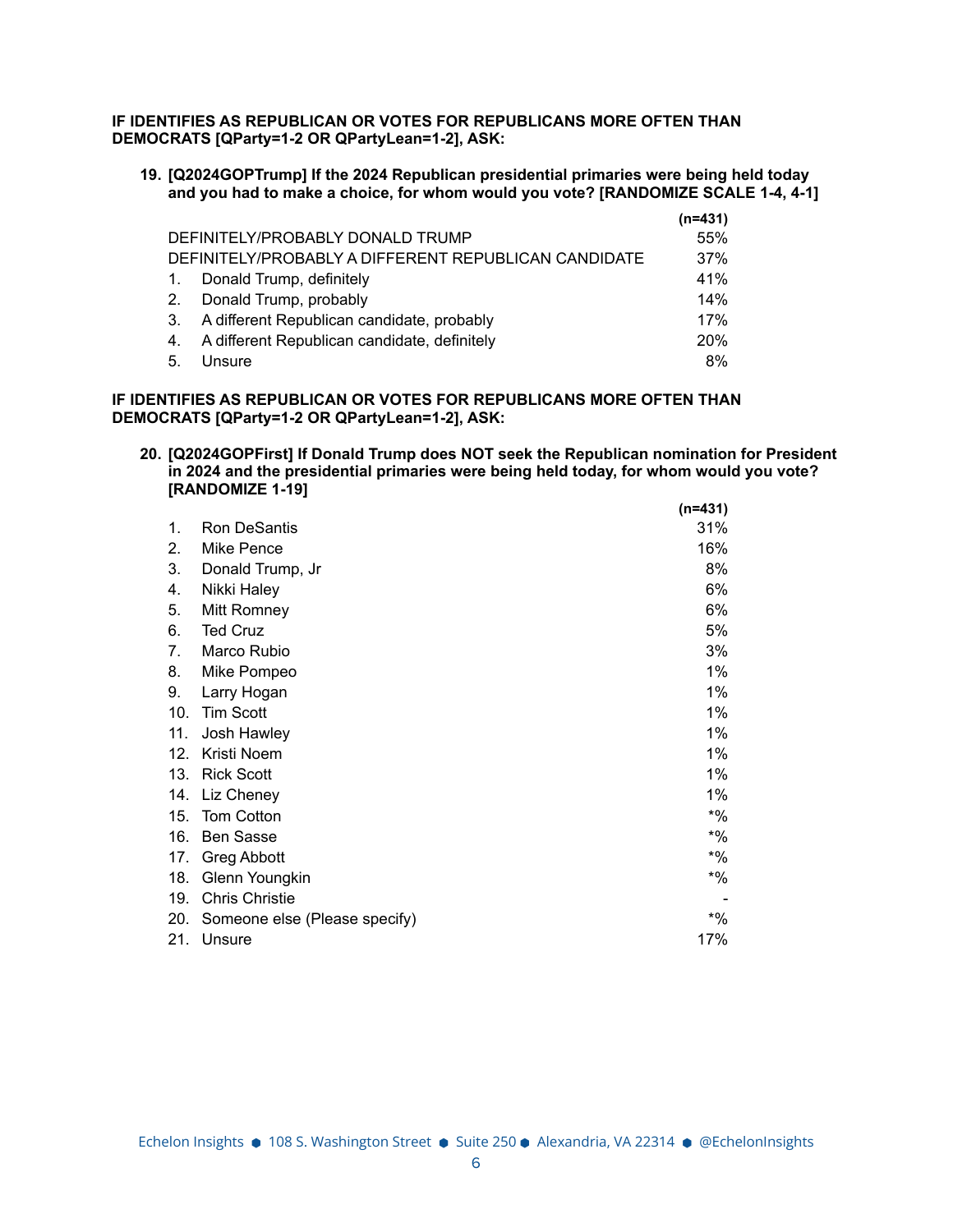**IF IDENTIFIES AS DEMOCRAT OR VOTES FOR DEMOCRATS MORE OFTEN THAN REPUBLICANS [QParty=4-5 OR QPartyLean=3-4], ASK:**

**21. [Q2024DemBiden] If the 2024 Democratic presidential primaries were being held today and you had to make a choice, for whom would you vote? [RANDOMIZE SCALE 1-4, 4-1]**

|                |                                                 | $(n=490)$ |
|----------------|-------------------------------------------------|-----------|
|                | DEFINITELY/PROBABLY JOE BIDEN                   | 52%       |
|                | DEFINITELY/PROBABLY A DIFFERENT DEMOCRATIC      |           |
|                | <b>CANDIDATE</b>                                | 37%       |
|                | 1. Joe Biden, definitely                        | 32%       |
|                | 2. Joe Biden, probably                          | 20%       |
|                | 3. A different Democratic candidate, probably   | 22%       |
|                | 4. A different Democratic candidate, definitely | 16%       |
| 5 <sub>1</sub> | Unsure                                          | 11%       |

**IF IDENTIFIES AS DEMOCRAT OR VOTES FOR DEMOCRATS MORE OFTEN THAN REPUBLICANS [QParty=4-5 OR QPartyLean=3-4], ASK:**

**22. [Q2024DemFirst] If Joe Biden does NOT seek the Democratic nomination for President in 2024 and the presidential primaries were being held today, for whom would you vote? [RANDOMIZE 1-18] (n=490)**

|     |                               | (n=490) |
|-----|-------------------------------|---------|
| 1.  | Kamala Harris                 | 26%     |
| 2.  | Pete Buttigieg                | 11%     |
| 3.  | Elizabeth Warren              | 8%      |
| 4.  | Alexandria Ocasio-Cortez      | 6%      |
| 5.  | Amy Klobuchar                 | 6%      |
| 6.  | <b>Stacey Abrams</b>          | 6%      |
| 7.  | Cory Booker                   | 4%      |
| 8.  | Gavin Newsom                  | 2%      |
| 9.  | Gretchen Whitmer              | 1%      |
| 10. | Roy Cooper                    | 1%      |
| 11. | Eric Adams                    | 1%      |
| 12. | Andy Beshear                  | $*9/6$  |
| 13. | Kyrsten Sinema                | $*9/6$  |
| 14. | Mitch Landrieu                | $*$ %   |
| 15. | Gina Raimondo                 | $*$ %   |
| 16. | Phil Murphy                   | $*9/6$  |
| 17. | J B Pritzker                  | $*9/6$  |
| 18. | <b>Jared Polis</b>            | $*9/6$  |
| 19. | Someone else (Please specify) | 4%      |
| 20. | Unsure                        | 22%     |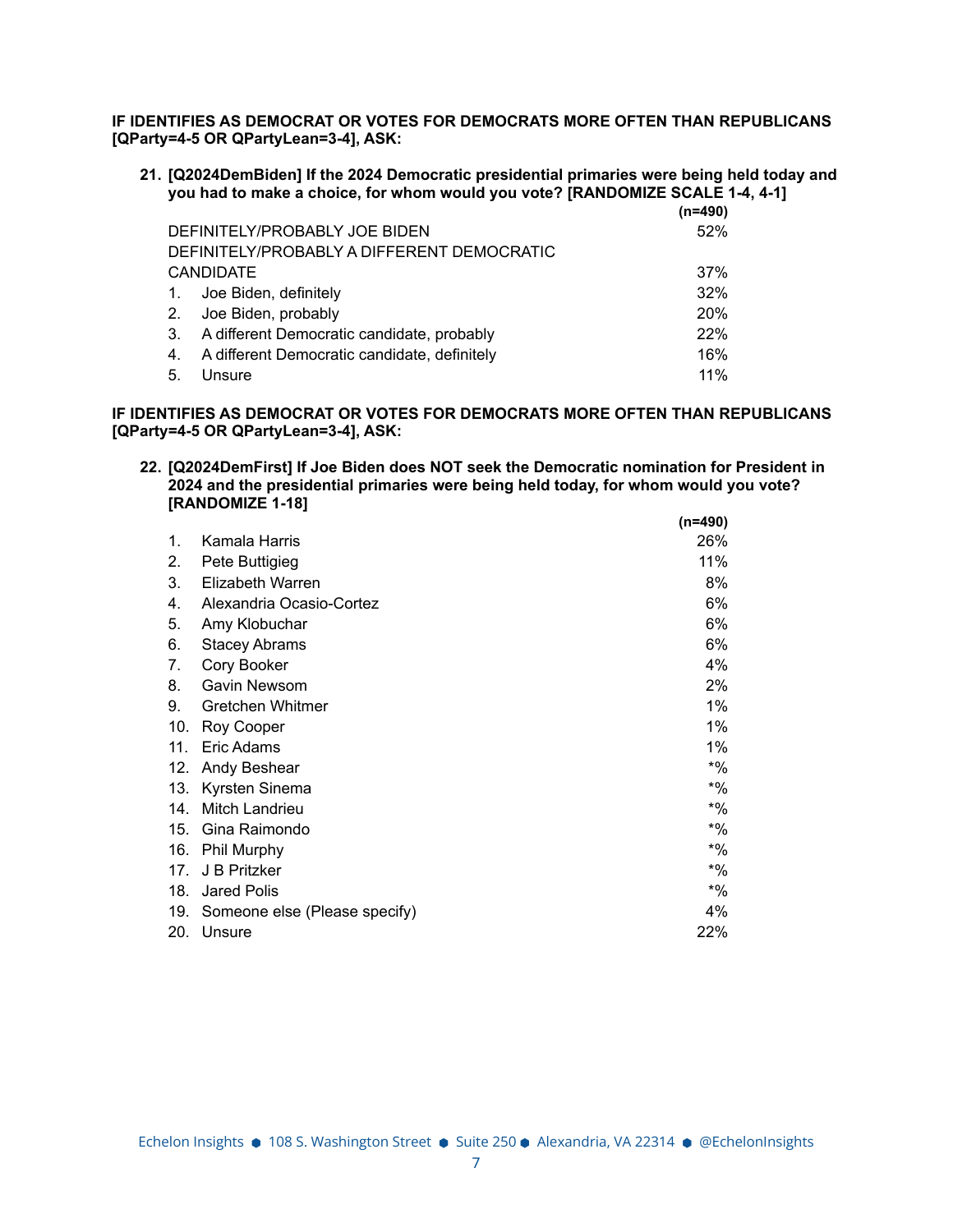# **ASK ALL:**

|     | 23. [QIssues] If you had to choose just one, which would you say is the biggest issue facing<br>the country today? [RANDOMIZE 1-16] |        |
|-----|-------------------------------------------------------------------------------------------------------------------------------------|--------|
| 1.  | Cost of living                                                                                                                      | 16%    |
| 2.  | Jobs and the economy                                                                                                                | 14%    |
| 3.  | The environment and climate change                                                                                                  | 9%     |
| 4.  | National security                                                                                                                   | 8%     |
| 5.  | The coronavirus pandemic                                                                                                            | 7%     |
| 6.  | Political corruption                                                                                                                | 7%     |
| 7.  | Immigration                                                                                                                         | 7%     |
| 8.  | Healthcare                                                                                                                          | 7%     |
| 9.  | Race relations                                                                                                                      | 4%     |
| 10. | Crime                                                                                                                               | 4%     |
| 11. | Abortion                                                                                                                            | $2\%$  |
| 12. | Infrastructure                                                                                                                      | 2%     |
|     | 13. Education                                                                                                                       | 2%     |
|     | 14. Taxes                                                                                                                           | 1%     |
| 15. | Gun rights                                                                                                                          | $1\%$  |
| 16. | Drug abuse                                                                                                                          | $*9/6$ |
| 17. | Something else (Please specify)                                                                                                     | 7%     |
|     | 18. Unsure                                                                                                                          | 2%     |

### **24. [Prices Why Battery] How much do you think each of the following have contributed to rising prices? [DISPLAY AS GRID 4 PER PAGE] [RANDOMIZE ROWS] [RANDOMIZE SCALE 1-4, 4-1]**

| 1. A great deal | 2. A lot             | 4. Not at all |           | 3. A little                   |       |          | 5. Unsure  |        |
|-----------------|----------------------|---------------|-----------|-------------------------------|-------|----------|------------|--------|
|                 |                      | A GREAT       |           |                               |       |          |            |        |
|                 |                      | DEAL/         | A LITTLE/ | 1.                            | 2.    | 3.       | 4.         | 5.     |
|                 |                      |               |           | A LOT NOT AT ALL A great deal | A lot | A little | Not at all | Unsure |
| 1.              | Supply chain issues  | 72%           | 23%       | 40%                           | 32%   | 19%      | 3%         | 6%     |
| 2.              | Reliance on          |               |           |                               |       |          |            |        |
|                 | foreign-made goods   | 67%           | 26%       | 35%                           | 32%   | 21%      | 6%         | 7%     |
| 3.              | Increased government |               |           |                               |       |          |            |        |
|                 | spending             | 62%           | 31%       | 39%                           | 23%   | 23%      | 8%         | 7%     |
| 4.              | Corporate profits    | 58%           | 32%       | 35%                           | 23%   | 21%      | 11%        | 10%    |
| 5.              | Russia's invasion of |               |           |                               |       |          |            |        |
|                 | Ukraine              | 57%           | 36%       | 33%                           | 24%   | 28%      | 8%         | 6%     |
| 6.              | Rising consumer      |               |           |                               |       |          |            |        |
|                 | demand for products  | 48%           | 44%       | 22%                           | 26%   | 33%      | 11%        | 7%     |
| 7.              | Stimulus payments    | 40%           | 52%       | 23%                           | 18%   | 21%      | 30%        | 8%     |
| 8.              | Rising wages         | 37%           | 56%       | 18%                           | 19%   | 35%      | 21%        | 8%     |
|                 |                      |               |           |                               |       |          |            |        |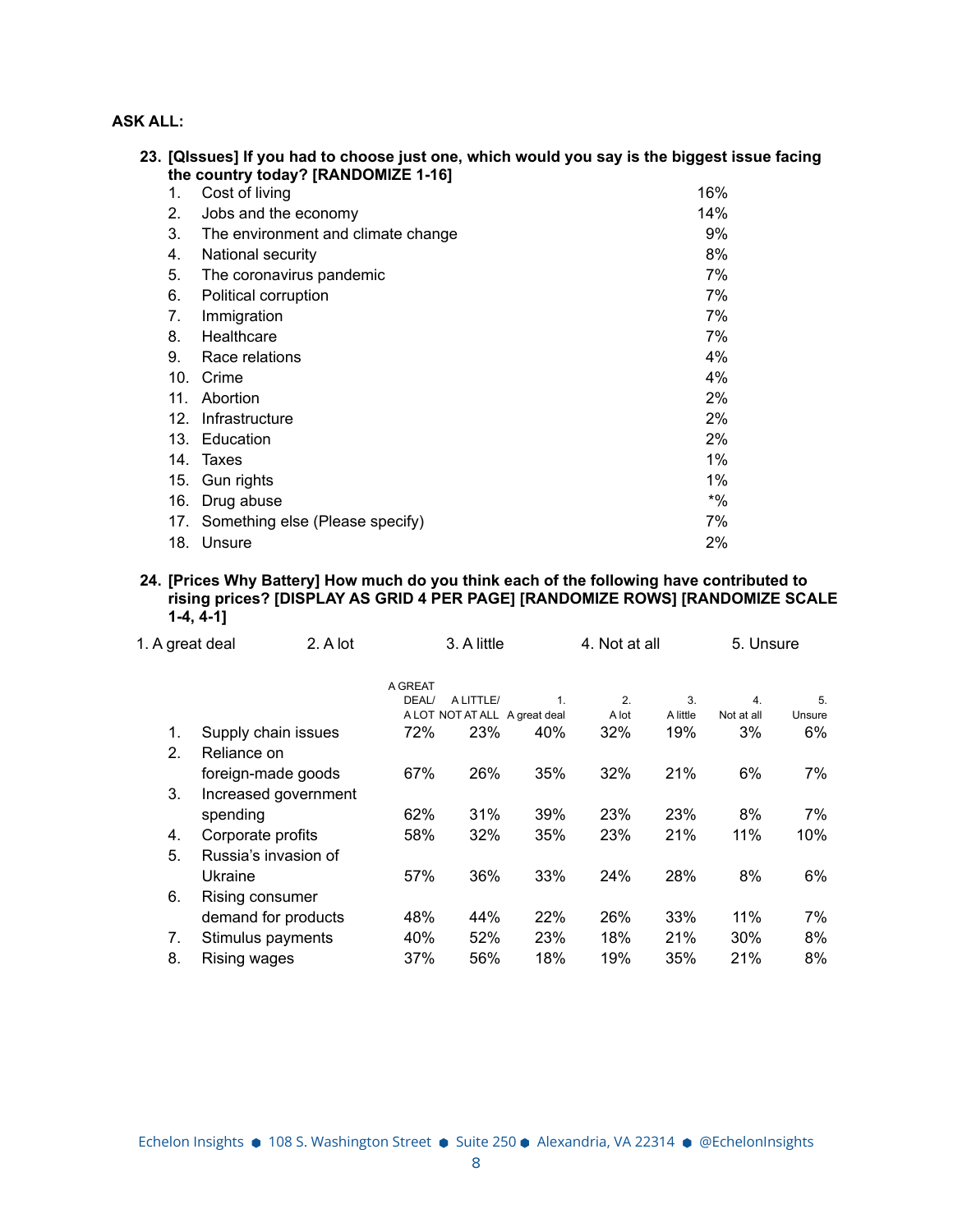**25. [QGasPrice] In March 2021, the national average price for a gallon of gas was \$2.86. As of March 14, 2022, the national average price for a gallon of gas was \$4.32.**

| What do you think is most to blame for rising gas prices? [RANDOMIZE 1-2] |                                         |     |  |
|---------------------------------------------------------------------------|-----------------------------------------|-----|--|
|                                                                           | 1. Joe Biden's policies                 | 42% |  |
|                                                                           | 2. Vladimir Putin's invasion of Ukraine | 37% |  |
|                                                                           | 3. Something else (Please specify)      | 11% |  |
|                                                                           | 4. Unsure                               | 10% |  |

**26. [QGasAction] Which of the following policy actions, if any at all, would you like to see the federal government take to combat rising gas prices? Select all that apply. [SELECT MULTIPLE] [RANDOMIZE 1-7]**

| 1.             | Approve the Keystone XL pipeline                                      | 42%   |
|----------------|-----------------------------------------------------------------------|-------|
| 2.             | Expand oil drilling on federal lands                                  | 41%   |
| 3.             | Suspend the federal gas tax                                           | 39%   |
| 4.             | Increase production of alternative energy                             | 38%   |
| 5.             | Put a floor on the price of crude oil to convince energy companies to |       |
|                | release more reserves                                                 | 29%   |
| 6.             | Import more oil from countries like Venezuela, Iran, and Saudi Arabia | 18%   |
| 7 <sub>1</sub> | Extend loans or subsidies to energy companies to expand existing      |       |
|                | infrastructure                                                        | 15%   |
| 8.             | Something else (Please specify)                                       | 4%    |
| 9.             | None of these                                                         | $2\%$ |
| 10.            | Unsure                                                                | 11%   |

**27. [QOil] Which of the following comes closest to your view, even if neither is exactly right?**

**The United States recently banned the import of Russian oil. In order to make up for this deficit, the United States should… [RANDOMIZE 1-2]**

| 1. Increase oil and gas production in the United States          | 69% |
|------------------------------------------------------------------|-----|
| 2. Import more oil from countries like the United Arab Emirates, |     |
| Saudi Arabia, Venezuela, and Iran                                | 18% |
| 3. Unsure                                                        | 13% |

**28. [QEnergyTransition] Which of the following comes closest to your view, even if neither is exactly right?**

|                | The best way to deal with rising gas prices in the United States is to [RANDOMIZE 1-2] |     |
|----------------|----------------------------------------------------------------------------------------|-----|
|                | Increase oil and gas production in the United States                                   | 62% |
| 2 <sup>1</sup> | Speed up our transition to electric vehicles and renewable                             |     |
|                | energy sources                                                                         | 28% |
| 3              | Unsure                                                                                 | 10% |
|                |                                                                                        |     |

## **29. [QUSRole] Which of the following comes closest to your view, even if neither is exactly right? [RANDOMIZE 1-2]**

| 40%    |
|--------|
| $11\%$ |
|        |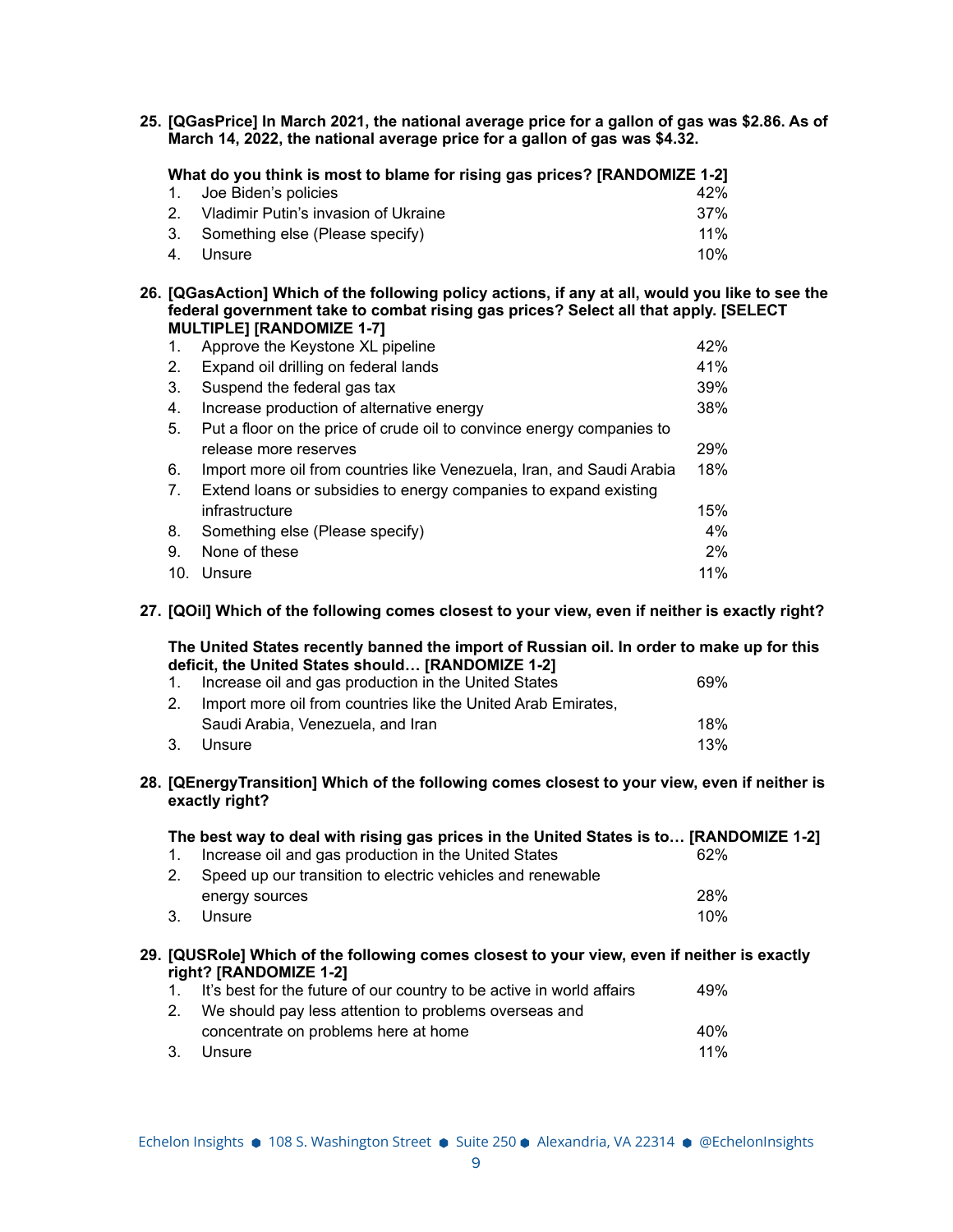| 30. [QUkraineNews] How closely have you been following news about the Russian invasion of                                                                                                                                              |     |
|----------------------------------------------------------------------------------------------------------------------------------------------------------------------------------------------------------------------------------------|-----|
| <b>Ukraine? [RANDOMIZE SCALE 1-5, 5-1]</b>                                                                                                                                                                                             |     |
| EXTREMELY/VERY CLOSELY                                                                                                                                                                                                                 | 53% |
| NOT VERY CLOSELY/NOT CLOSELY AT ALL                                                                                                                                                                                                    | 15% |
| <b>Extremely closely</b><br>1.                                                                                                                                                                                                         | 26% |
| 2.<br>Very closely                                                                                                                                                                                                                     | 27% |
| Somewhat closely<br>3.                                                                                                                                                                                                                 | 30% |
| Not very closely<br>4.                                                                                                                                                                                                                 | 11% |
| 5.<br>Not closely at all                                                                                                                                                                                                               | 4%  |
| 6.<br>Unsure                                                                                                                                                                                                                           | 2%  |
| 31. [QApprovalUkraine] Do you approve or disapprove of the way Joe Biden is handling the<br>situation involving Russia and Ukraine? [RANDOMIZE SCALE 1-4, 4-1]                                                                         |     |
| STRONGLY/SOMEWHAT APPROVE                                                                                                                                                                                                              | 48% |
| STRONGLY/SOMEWHAT DISAPPROVE                                                                                                                                                                                                           | 43% |
| 1.<br>Strongly approve                                                                                                                                                                                                                 | 20% |
| 2.                                                                                                                                                                                                                                     | 28% |
| Somewhat approve<br>3.                                                                                                                                                                                                                 | 15% |
| Somewhat disapprove                                                                                                                                                                                                                    |     |
| 4.<br>Strongly disapprove                                                                                                                                                                                                              | 29% |
| 5.<br>Unsure                                                                                                                                                                                                                           | 9%  |
| 32. [QUkraineStrength] In dealing with the situation involving Russia and Ukraine, do you feel<br>that Joe Biden is? [RANDOMIZE SCALE 1-3, 3-1]                                                                                        |     |
| Not doing enough to help Ukraine<br>1.                                                                                                                                                                                                 | 37% |
| Doing the right amount to help Ukraine<br>2.                                                                                                                                                                                           | 39% |
| 3.<br>Doing too much to help Ukraine                                                                                                                                                                                                   | 8%  |
| 4.<br>Unsure                                                                                                                                                                                                                           | 17% |
| 33. [QUkraineSide] Do you personally side more with Russia or Ukraine in this conflict, or are<br>you neutral on the matter? [RANDOMIZE 1-2]                                                                                           |     |
| $1_{-}$<br>Ukraine                                                                                                                                                                                                                     | 79% |
| 2.<br>Russia                                                                                                                                                                                                                           | 3%  |
| 3.<br><b>Neutral</b>                                                                                                                                                                                                                   | 13% |
| 4.<br>Unsure                                                                                                                                                                                                                           | 5%  |
|                                                                                                                                                                                                                                        |     |
| 34. [QUkraineWin] If you had to pick one, who do you think is winning the war in Ukraine right<br>now? [RANDOMIZE 1-2]                                                                                                                 |     |
| Ukraine<br>1.                                                                                                                                                                                                                          | 33% |
| 2.<br>Russia                                                                                                                                                                                                                           | 27% |
| 3.<br>Unsure                                                                                                                                                                                                                           | 40% |
| 35. [QUkraineContrast] Joe Biden has stated that the U.S. will not get involved militarily in                                                                                                                                          |     |
| Ukraine, a position shared by most other U.S. political leaders.                                                                                                                                                                       |     |
| Even if the U.S. does not get involved militarily, which of the following comes closest to<br>your view, even if neither is exactly right? [RANDOMIZE 1-2]<br>Ukraine's war is our war. If Russia wins, vital U.S. interests and<br>1. |     |
| values are threatened.                                                                                                                                                                                                                 | 49% |
| The war in Ukraine is a tragedy, but vital U.S. interests and<br>2.                                                                                                                                                                    |     |
| values are not really at stake in this conflict.                                                                                                                                                                                       | 34% |
| Unsure<br>3.                                                                                                                                                                                                                           | 17% |
|                                                                                                                                                                                                                                        |     |
| Echelon Insights ● 108 S. Washington Street ● Suite 250 ● Alexandria, VA 22314 ● @EchelonInsights                                                                                                                                      |     |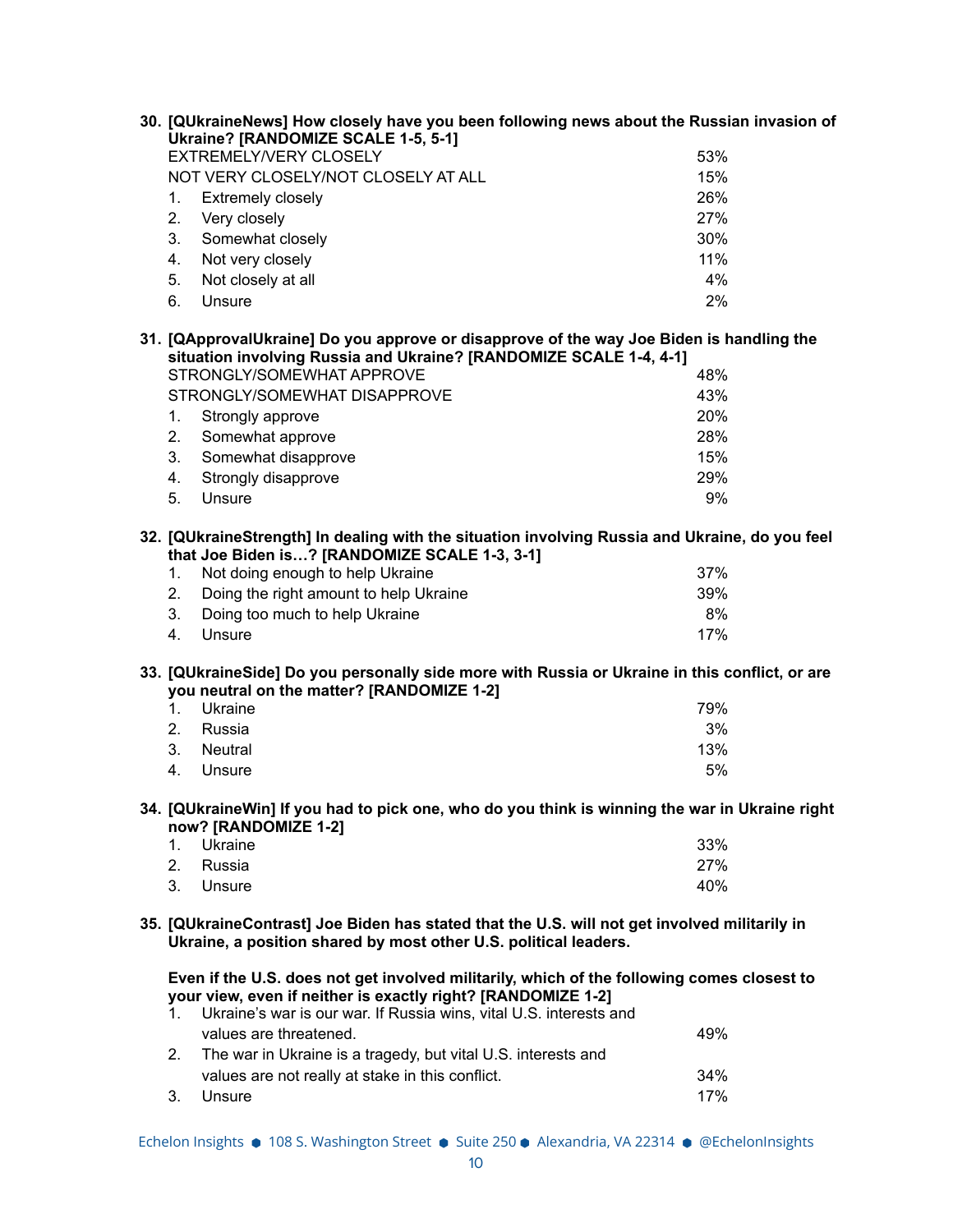| 36. [QUkraineFight] If the United States were invaded like Ukraine is now, would you be more |
|----------------------------------------------------------------------------------------------|
| likely to? [RANDOMIZE SCALE 1-4, 4-1]                                                        |

| 1. Join the military or an armed resistance                | 25% |
|------------------------------------------------------------|-----|
| 2. Participate in nonviolent civil resistance or protest   | 21% |
| 3. Leave for another part of the country that was peaceful | 15% |
| 4. Leave the country entirely                              | 6%  |
| 5. Unsure                                                  | 33% |

**37. [QUkraineNFZ] A no-fly zone is a designated area where aircraft may not fly without the risk of being shot down by the no-fly zone enforcer. [VER A:] [VER B: If the United States and NATO were to enforce a no-fly zone over Ukraine that would require shooting down Russian jets and potentially drawing us into a war with Russia.]**

**Do you think the U.S. and NATO should… [SPLIT SAMPLE] [RANDOMIZE 1-2] VER A (n=529) VER B (n=521)** 1. Declare a no-fly zone over Ukraine 11 11 12 12 13 13 147% 2. Not declare a no-fly zone over Ukraine 22% 28% 28%

- 3. Unsure 28% 25%
- **38. [Intervene Battery] Do you think the United States should or should not intervene militarily in each of the following scenarios? [DISPLAY AS GRID] [RANDOMIZE ROWS] [RANDOMIZE 1-2]**

| 1. The United States should | 2. The United States should not | 3. Unsure |
|-----------------------------|---------------------------------|-----------|
| intervene militarily        | intervene militarily            |           |
|                             |                                 |           |

|    |                                                  | 1.            | 2.            |        |
|----|--------------------------------------------------|---------------|---------------|--------|
|    |                                                  | The United    | The United    |        |
|    |                                                  | States should | States should |        |
|    |                                                  | intervene     | not intervene | 3      |
|    |                                                  | militarily    | militarily    | Unsure |
| 1. | Russia uses tactical nuclear weapons on          |               |               |        |
|    | Ukrainian soil                                   | 55%           | 24%           | 21%    |
| 2. | Russia uses chemical or biological weapons on    |               |               |        |
|    | Ukrainian soil                                   | 52%           | 25%           | 22%    |
| 3. | Russia attacks NATO personnel delivering         |               |               |        |
|    | weapons to Ukraine                               | 52%           | 26%           | 22%    |
| 4. | Russian sieges of major cities in Ukraine create |               |               |        |
|    | a humanitarian crisis, with millions without     |               |               |        |
|    | power, food, or drinking water                   | 35%           | 39%           | 26%    |

**39. [QUkraineMIG] Poland has asked for U.S. assistance in transferring its fighter jets to Ukraine to help them defend against the Russian invasion. In turn, Poland would receive U.S. fighter jets to replace the ones it is giving to Ukraine. Some say that Russia would interpret this as a military escalation, potentially drawing the U.S. into the war.**

| Do you think the U.S. should [RANDOMIZE 1-2] |                                                          |      |  |
|----------------------------------------------|----------------------------------------------------------|------|--|
|                                              | 1. Help with the transfer of fighter jets to Ukraine     | .58% |  |
|                                              | 2. Not help with the transfer of fighter jets to Ukraine | 19%  |  |
|                                              | 3. Unsure                                                | 22%  |  |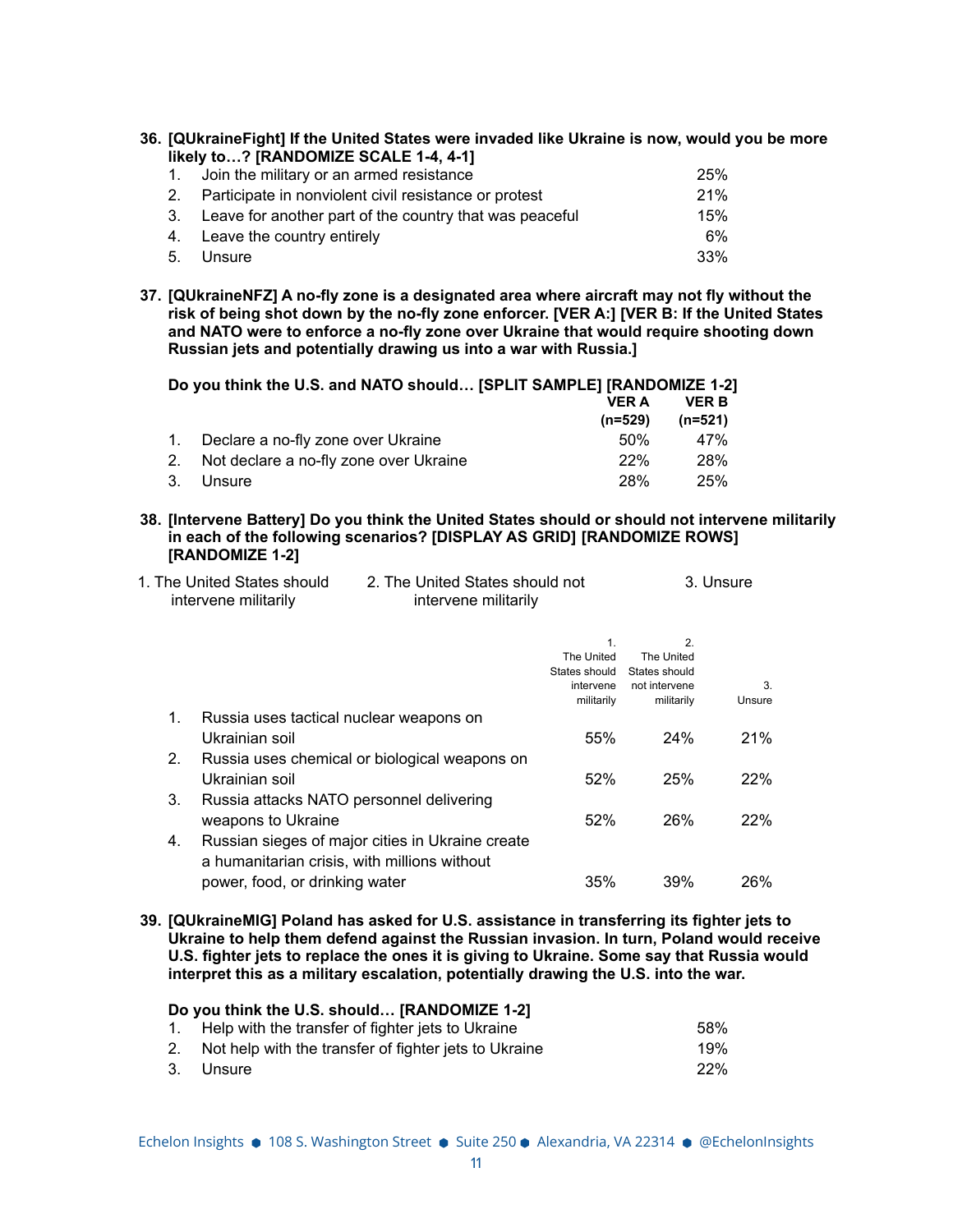**40. [QInvade] Do you think the United States should or should not respond militarily if Russia were to attack [VER A: an Eastern European country like Poland or Lithuania] [VER B: a NATO member country in Eastern Europe like Poland or Lithuania]? [SPLIT SAMPLE] [RANDOMIZE SCALE 1-2]**  $\lambda$  $\cdot$ **P** 

|                                                    | VER A      | VER B   |
|----------------------------------------------------|------------|---------|
|                                                    | $(n=534)$  | (n=516) |
| 1. The United States should respond militarily     | .58%       | 60%     |
| 2. The United States should not respond militarily | <b>23%</b> | 21%     |
| 3. Unsure                                          | 19%        | 19%     |

**41. [QArticle5] Article 5 of NATO's founding charter says that an attack on one NATO member is an attack on all of NATO. Invoking Article 5 obligates NATO members, including the United States, to come to the defense of another NATO member under attack. This would likely involve a war between NATO, including the United States, and the attacker.**

**Knowing this, do you think the United States should respond militarily if Russia were to attack a NATO member country in Eastern Europe like Poland or Lithuania? [RANDOMIZE 1-2]**

| 1. The United States should respond militarily     | 66% |
|----------------------------------------------------|-----|
| 2. The United States should not respond militarily | 18% |
| 3. Unsure                                          | 16% |

**42. [QRussiaNuclear] If there were to be a war between NATO and Russia, do you think the war would be a…? [RANDOMIZE 1-2]**

| 1. Conventional war | 34%    |
|---------------------|--------|
| 2. Nuclear war      | $30\%$ |
| 3. Unsure           | 36%    |

**43. [QPutinSavvy] Which of the following comes closest to your view, even if neither is exactly right?**

### **Vladimir Putin is… [RANDOMIZE 1-2]**

|    | 1. A murderous dictator. His leadership is not a model for our |     |
|----|----------------------------------------------------------------|-----|
|    | country or any other.                                          | 81% |
|    | Savvy and smart. We'd be safer if our leaders were as ruthless |     |
|    | as he is.                                                      | 8%  |
| 3. | Unsure                                                         | 10% |

**44. [QPutinAssassinate] Recently a United States Senator tweeted the following about Vladimir Putin: "The only way this ends is for somebody in Russia to take this guy out. You would be doing your country - and the world - a great service."**

**Do you think this Senator was right or wrong to make this statement? [RANDOMIZE 1-2]**

| 1. The Senator was right to make this statement | 52%        |
|-------------------------------------------------|------------|
| 2. The Senator was wrong to make this statement | <b>29%</b> |
| 3. Unsure                                       | 19%        |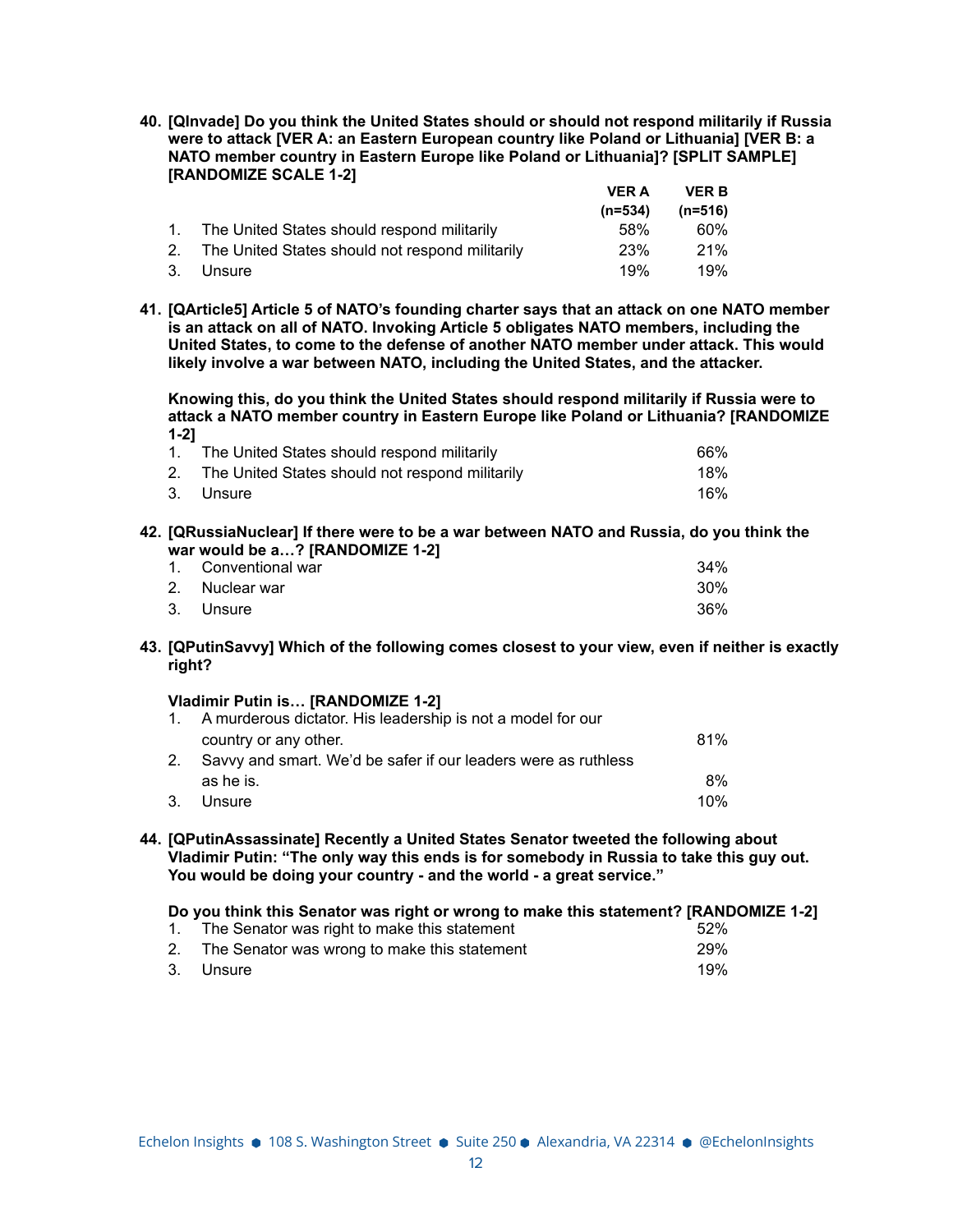## [RANDOMIZE ORDER OF ALL QNEOLIBERAL QUESTIONS]

### **[Neoliberal Battery] For each of the following please indicate whether you agree more with Statement 1 or Statement 2. [RANDOMIZE SCALE 1-4, 4-1]**

### **45. [QNeoliberalYIMBY] YIMBY**

- 1. We should prioritize building more housing in high-demand areas by reducing regulatory and zoning requirements, including affordable housing options close to public transit.
- 2. We should give current residents more of a say over new housing development in their communities to ensure property values don't go down and existing neighborhood character is preserved.

| AGREE MUCH/A LITTLE MORE WITH STATEMENT 1 | 35%        |
|-------------------------------------------|------------|
| AGREE MUCH/A LITTLE MORE WITH STATEMENT 2 | 50%        |
| 1. Agree much more with Statement 1       | 16%        |
| 2. Agree a little more with Statement 1   | <b>20%</b> |
| 3. Agree a little more with Statement 2   | 24%        |
| 4. Agree much more with Statement 2       | 26%        |
| 5. Unsure                                 | 14%        |

### **46. [QNeoliberalCTC] Child Tax Credit**

- 1. We should increase the child tax credit to reduce childhood poverty and make it more affordable for people to start families.
- 2. Increasing the child tax credit is a dangerous expansion of the welfare state that will discourage people from working.

| AGREE MUCH/A LITTLE MORE WITH STATEMENT 1 | 41%        |
|-------------------------------------------|------------|
| AGREE MUCH/A LITTLE MORE WITH STATEMENT 2 | 47%        |
| 1. Agree much more with Statement 1       | 22%        |
| 2. Agree a little more with Statement 1   | <b>20%</b> |
| 3. Agree a little more with Statement 2   | 19%        |
| 4. Agree much more with Statement 2       | 28%        |
| 5. Unsure                                 | $11\%$     |

# **47. [QNeoliberalNuclear] Nuclear Power**

- 1. We need to build more nuclear power plants because nuclear power is the most reliable source of clean energy, saving thousands of lives caused by air pollution.
- 2. We should not build more nuclear power plants because of the risk of radiation being released if there is an accident and the problems with storing nuclear waste.

| AGREE MUCH/A LITTLE MORE WITH STATEMENT 1 | 41% |
|-------------------------------------------|-----|
| AGREE MUCH/A LITTLE MORE WITH STATEMENT 2 | 44% |
| 1. Agree much more with Statement 1       | 20% |
| 2. Agree a little more with Statement 1   | 21% |
| 3. Agree a little more with Statement 2   | 22% |
| 4. Agree much more with Statement 2       | 22% |
| 5. Unsure                                 | 16% |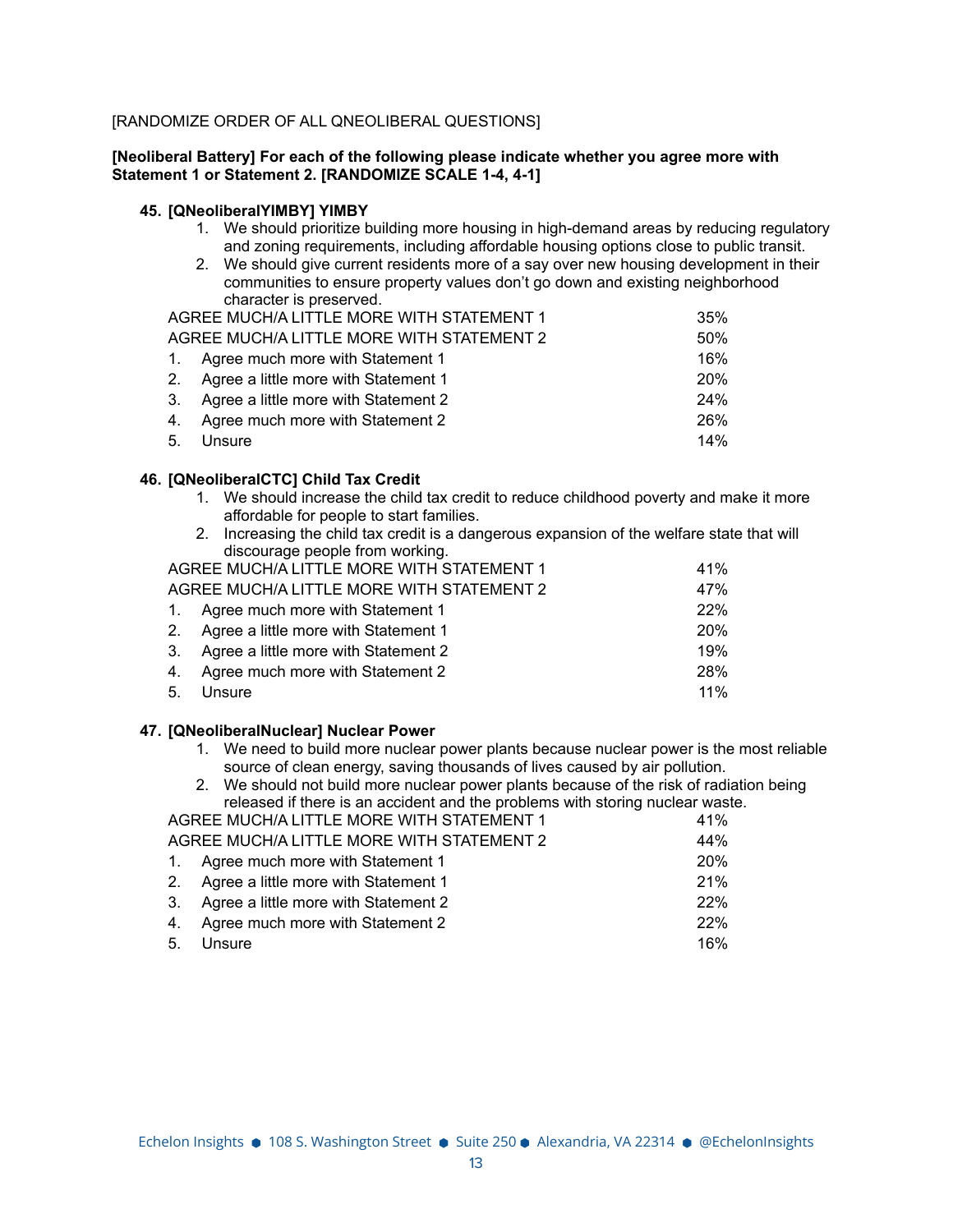### **48. [QNeoliberalImmigration] Immigration**

- 1. America should increase the number of immigrants it lets in, as immigrants will help address labor market shortages, start businesses, and revitalize declining cities and towns.
- 2. America should not increase the number of immigrants it lets in, as immigrants could lower wages, take jobs away from Americans, and be a drain on taxpayers.

| AGREE MUCH/A LITTLE MORE WITH STATEMENT 1 | 41%        |
|-------------------------------------------|------------|
| AGREE MUCH/A LITTLE MORE WITH STATEMENT 2 | 47%        |
| 1. Agree much more with Statement 1       | 21%        |
| 2. Agree a little more with Statement 1   | <b>20%</b> |
| 3. Agree a little more with Statement 2   | 18%        |
| 4. Agree much more with Statement 2       | <b>29%</b> |
| 5. Unsure                                 | 12%        |

### **49. [QNeoliberalTrade] Trade**

- 1. Global trade has been good for Americans because we can access a greater variety of products with lower prices for consumers.
- 2. Global trade has been bad for Americans because it undermines domestic industries and jobs are shipped overseas.

|    | AGREE MUCH/A LITTLE MORE WITH STATEMENT 1 | 42%        |
|----|-------------------------------------------|------------|
|    | AGREE MUCH/A LITTLE MORE WITH STATEMENT 2 | 46%        |
|    | 1. Agree much more with Statement 1       | 15%        |
|    | 2. Agree a little more with Statement 1   | <b>27%</b> |
|    | 3. Agree a little more with Statement 2   | 25%        |
| 4. | Agree much more with Statement 2          | 21%        |
|    | 5. Unsure                                 | 12%        |

### **50. [QNeoliberalCarbonTax] Carbon Tax**

- 1. Taxing companies based on their carbon emissions holds companies accountable for the harm they do to the environment and is a cost-effective way to encourage the use and development of clean energy sources.
- 2. Taxing companies based on their carbon emissions is a bad idea because energy would become more expensive and companies would pass along these costs to consumers. AGREE MUCH/A LITTLE MORE WITH STATEMENT 1

| AGNEE MOOLI/A LITTLE MONE WITH STATEMENT T | ິປ∠ /0 |
|--------------------------------------------|--------|
| AGREE MUCH/A LITTLE MORE WITH STATEMENT 2  | 35%    |
| 1. Agree much more with Statement 1        | 28%    |
| 2. Agree a little more with Statement 1    | 24%    |
| 3. Agree a little more with Statement 2    | 14%    |
| 4. Agree much more with Statement 2        | 21%    |
| 5. Unsure                                  | 13%    |
|                                            |        |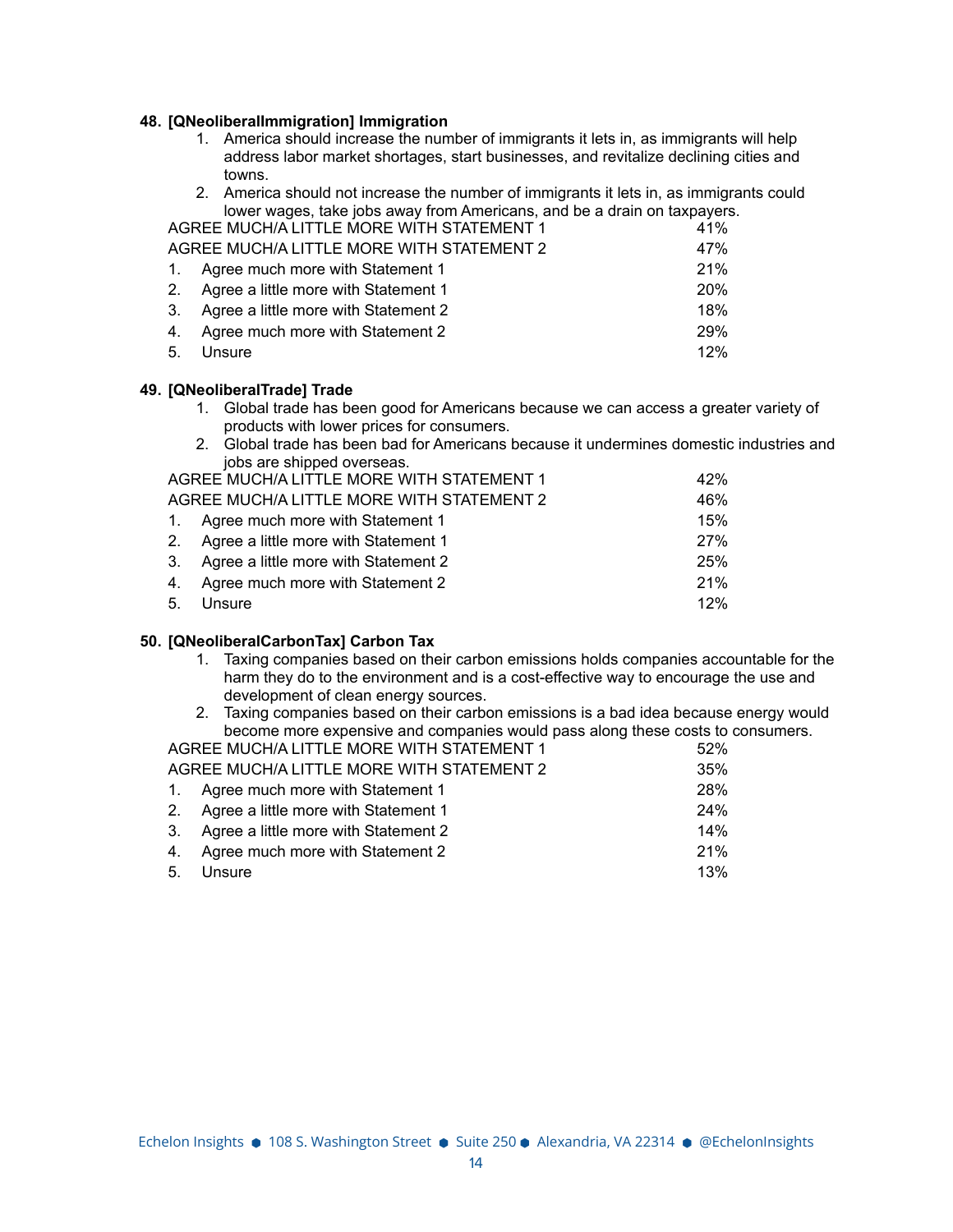### **51. [QNeoliberalRefugees] Refugees**

1. The United States has a responsibility to take in refugees from around the world who are fleeing violence in their home countries and we should admit as many as possible.

| 2. The United States should prioritize taking care of Americans facing harsh conditions at |            |
|--------------------------------------------------------------------------------------------|------------|
| home before we worry about taking in refugees from abroad.                                 |            |
| AGREE MUCH/A LITTLE MORE WITH STATEMENT 1                                                  | 36%        |
| AGREE MUCH/A LITTLE MORE WITH STATEMENT 2                                                  | 55%        |
| 1. Agree much more with Statement 1                                                        | 16%        |
| 2. Agree a little more with Statement 1                                                    | <b>20%</b> |
| 3. Agree a little more with Statement 2                                                    | 22%        |
| 4. Agree much more with Statement 2                                                        | 33%        |
| 5. Unsure                                                                                  | 9%         |

### **52. [QNeoliberalEnvReg] Environmental Regulations**

- 1. We need to relax the current environmental review process that makes it too hard to build projects that would reduce carbon emissions, like wind farms, high-density housing, and new public transportation.
- 2. We need to keep the current environmental review process in place to preserve the natural beauty of the environment and protect the rights of current property owners.

| AGREE MUCH/A LITTLE MORE WITH STATEMENT 1 | 35% |
|-------------------------------------------|-----|
| AGREE MUCH/A LITTLE MORE WITH STATEMENT 2 | 52% |
| 1. Agree much more with Statement 1       | 15% |
| 2. Agree a little more with Statement 1   | 19% |
| 3. Agree a little more with Statement 2   | 24% |
| 4. Agree much more with Statement 2       | 29% |
| 5. Unsure                                 | 13% |

**53. [QDST] Currently, in most of the country, clocks are set one hour later in the spring, to daylight saving time, and one hour earlier in the fall, to standard time. During daylight saving time, there is a later sunrise and more daylight in the evening. During standard time, there is an earlier sunrise and less daylight in the evening.**

# **Would you prefer to...? [RANDOMIZE 1-2]**

| 1. Use daylight saving time all year round        | 40 <sub>%</sub> |
|---------------------------------------------------|-----------------|
| 2. Use standard time all year round               | $.31\%$         |
| 3. Continue to switch back and forth between them | 18%             |
| 4. Unsure                                         | $11\%$          |

**54. [QDSTPro] Year round daylight saving time would mean more daylight in the afternoon and evening to partake in activities after school or work, and would prevent early afternoon sunsets in the winter.**

| Knowing this, would you prefer to? [RANDOMIZE 1-2] |                                                   |            |
|----------------------------------------------------|---------------------------------------------------|------------|
|                                                    | 1. Use daylight saving time all year round        | 48%        |
|                                                    | 2. Use standard time all year round               | <b>28%</b> |
|                                                    | 3. Continue to switch back and forth between them | 14%        |
|                                                    | 4. Unsure                                         | 10%        |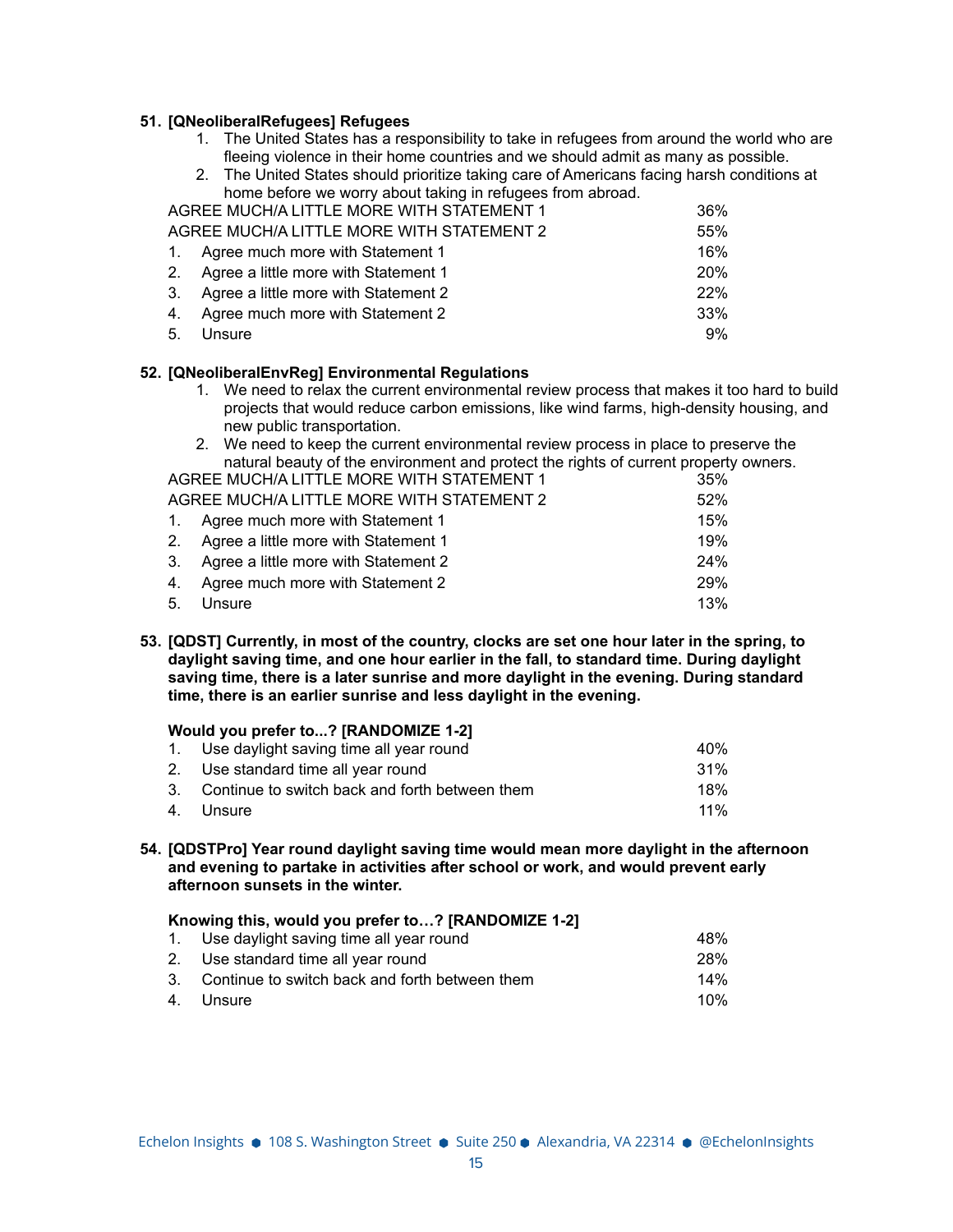**55. [QDSTAnti] If we had year-round daylight savings time, the sun wouldn't rise until 9 a.m. in the winter in parts of the country. When the U.S. tried year-round daylight savings time in the 1970s, some students had to walk to school in the dark and it was so unpopular that it was repealed less than a year later.**

| Knowing this, would you prefer to? [RANDOMIZE 1-2] |                                                |            |  |
|----------------------------------------------------|------------------------------------------------|------------|--|
|                                                    | 1. Use daylight saving time all year round     | 36%        |  |
|                                                    | 2. Use standard time all year round            | <b>29%</b> |  |
| 3 <sub>1</sub>                                     | Continue to switch back and forth between them | 22%        |  |
|                                                    | 4. Unsure                                      | 13%        |  |

**56. [QCoronaConcern] Switching topics slightly, how personally concerned are you about the chances of you or someone in your family becoming infected with the coronavirus? [RANDOMIZE SCALE 1-5, 5-1]**

|                | EXTREMELY/VERY CONCERNED      | 31% |
|----------------|-------------------------------|-----|
|                | NOT VERY/NOT AT ALL CONCERNED | 37% |
| $1_{\cdot}$    | <b>Extremely concerned</b>    | 14% |
|                | 2. Very concerned             | 17% |
| 3 <sub>1</sub> | Somewhat concerned            | 29% |
| 4.             | Not very concerned            | 21% |
| 5.             | Not at all concerned          | 16% |
| 6.             | Unsure                        | 3%  |

#### **57. [QCoronaOutlook] Which of the following best describes your feelings about the coronavirus outbreak in the United States? [RANDOMIZE 1-2]**

| $\sim$                      |            |  |
|-----------------------------|------------|--|
| 1. The worst is behind us   | 56%        |  |
| 2. The worst is yet to come | <b>20%</b> |  |
| 3. Unsure                   | 25%        |  |

# **58. [QCoronaBiden] Do you approve or disapprove of how Joe Biden is handling the spread of the coronavirus in the United States? [RANDOMIZE SCALE 1-4, 4-1]**

|                | STRONGLY/SOMEWHAT APPROVE    | 51% |
|----------------|------------------------------|-----|
|                | STRONGLY/SOMEWHAT DISAPPROVE | 43% |
| $\mathbf{1}$ . | Strongly approve             | 27% |
| 2.             | Somewhat approve             | 24% |
| 3.             | Somewhat disapprove          | 13% |
| 4.             | Strongly disapprove          | 30% |
| 5.             | Unsure                       | 5%  |

# **59. [QCoronaVaccine] Have you gotten or do you plan to get the COVID-19 vaccine?**

| 1. Yes, I have already gotten the vaccine                      | 71% |
|----------------------------------------------------------------|-----|
| 2. Yes, as soon as possible                                    | 3%  |
| 3. Yes, but only after others have gotten it and it seems safe | 4%  |
| 4. No, I probably won't                                        | 19% |
| 5. Unsure                                                      | 3%  |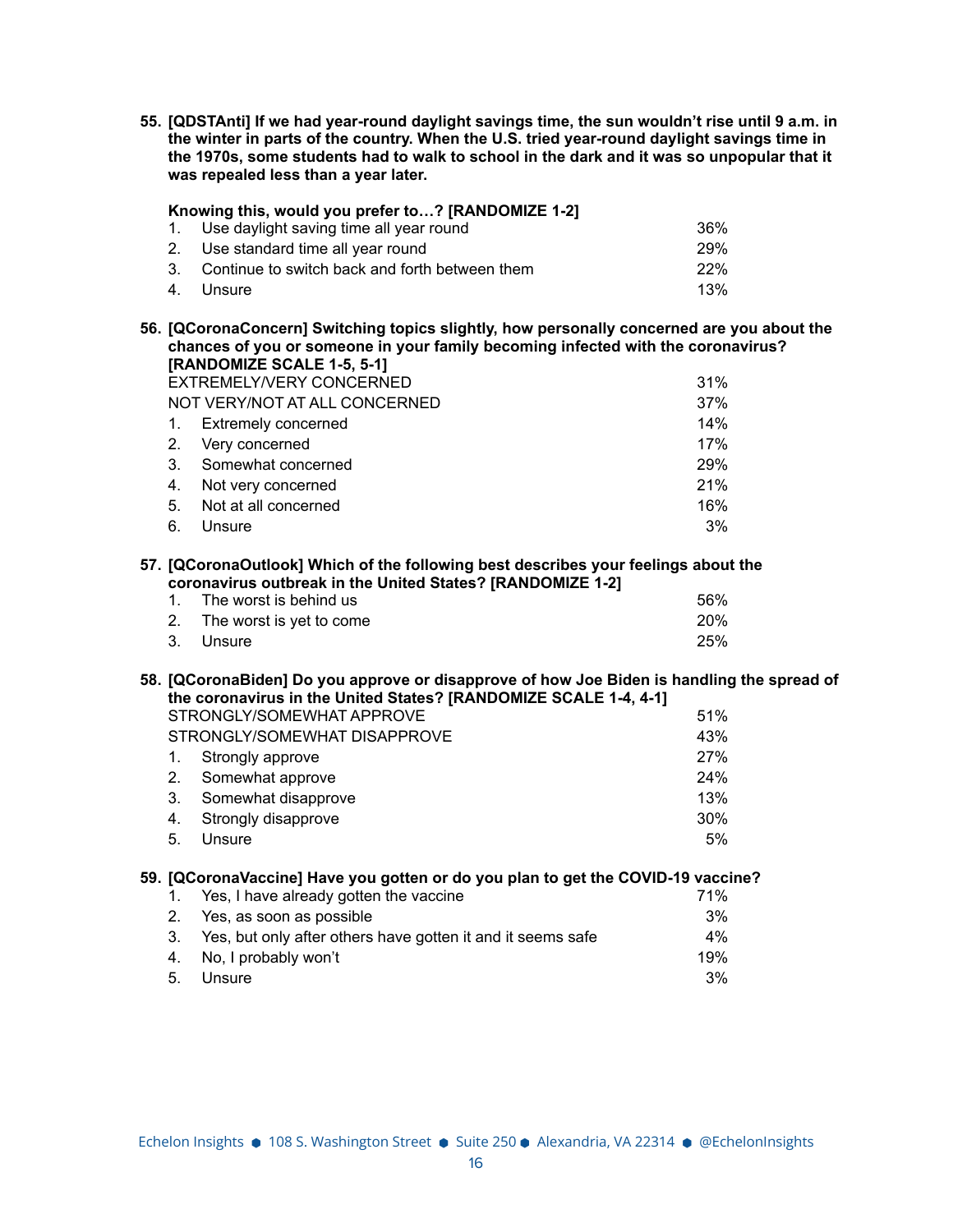### **IF HAS ALREADY GOTTEN THE VACCINE [QVaccine=1], ASK:**

# **60. [QCoronaBooster] Have you gotten or do you plan to get the COVID-19 booster shot?**

| 1. Yes, I have already gotten the booster                      | 75% |
|----------------------------------------------------------------|-----|
| 2. Yes, as soon as possible                                    | 8%  |
| 3. Yes, but only after others have gotten it and it seems safe | 3%  |
| 4. No, I probably won't                                        | 11% |
| 5. Unsure                                                      | 3%  |

### **ASK ALL:**

**61. [COVID Change Battery] March 11, 2022 commemorated 2 years since the World Health Organization declared COVID-19 a pandemic. Compared to before the pandemic, do you do each of the following more, less, or about the same? [DISPLAY AS GRID] [RANDOMIZE ROWS] [RANDOMIZE SCALE 1-5, 5-1]**

| 1. Much more | 2. Somewhat<br>more                                    | 3. About the<br>same |       | 4. Somewhat<br>less   |             | 5. Much less |                    | 6. Unsure |        |
|--------------|--------------------------------------------------------|----------------------|-------|-----------------------|-------------|--------------|--------------------|-----------|--------|
|              |                                                        | MUCH/                | MUCH/ |                       | 2.          | 3.           | 4.                 |           |        |
|              |                                                        | SOMEWHAT SOMEWHAT    |       |                       | 1. Somewhat |              | About the Somewhat | 5.        | 6.     |
|              |                                                        | <b>MORE</b>          |       | <b>LESS Much more</b> | more        | same         | less               | Much less | Unsure |
| 1.           | Drive                                                  | 15%                  | 24%   | 8%                    | 8%          | 57%          | 15%                | 10%       | 3%     |
| 2.           | Eat at restaurants                                     | 14%                  | 44%   | 5%                    | 8%          | 40%          | 22%                | 22%       | 2%     |
| 3.           | Go to sporting<br>events, concerts,<br>and other large |                      |       |                       |             |              |                    |           |        |
|              | gatherings                                             | 10%                  | 45%   | 3%                    | 7%          | 41%          | 13%                | 32%       | 4%     |
| 4.           | Fly domestically                                       | 9%                   | 40%   | 3%                    | 7%          | 43%          | 10%                | 30%       | 7%     |
| 5.           | Go to the movies                                       | 8%                   | 49%   | 3%                    | 5%          | 40%          | 15%                | 34%       | 3%     |
| 6.           | Commute to work                                        | 7%                   | 26%   | 3%                    | 4%          | 57%          | 6%                 | 20%       | 10%    |
| 7.           | Fly internationally                                    | 5%                   | 43%   | 2%                    | 3%          | 42%          | 7%                 | 36%       | 10%    |

### **62. [QMaskMandate] Which of the following comes closest to your view, even if neither is exactly right?**

**Given the current state of the COVID-19 pandemic, the federal mask mandate for transportation like planes, trains, and subways should… [RANDOMIZE 1-2]**

| 1. Remain in place |  |  | 57% |
|--------------------|--|--|-----|
| 2. Be removed      |  |  | 35% |
| 3. Unsure          |  |  | 8%  |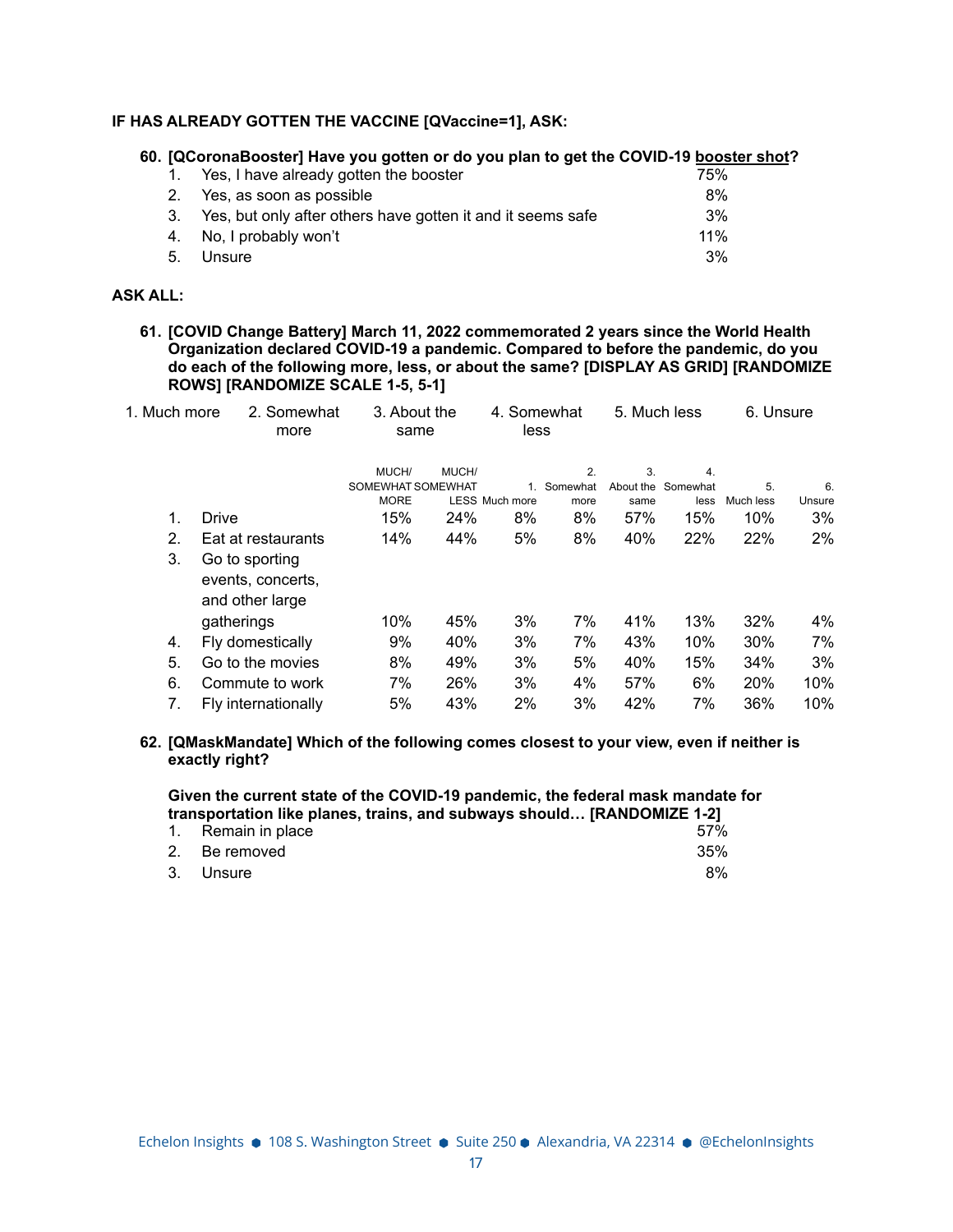[RANDOMIZE ORDER OF QCORONANEEDED AND QCORONANEED]

|         | 63. [QCoronaNeeded] Thinking about the 2+ years of the COVID-19 pandemic, do you feel like<br>you are needed more or needed less by your friends and family, or has there been no |     |
|---------|-----------------------------------------------------------------------------------------------------------------------------------------------------------------------------------|-----|
|         | change? [RANDOMIZE SCALE 1-5, 5-1]                                                                                                                                                |     |
|         | NEEDED MUCH/SOMEWHAT MORE                                                                                                                                                         | 28% |
|         | NEEDED MUCH/SOMEWHAT LESS                                                                                                                                                         | 8%  |
|         | Needed much more                                                                                                                                                                  | 9%  |
| $2_{-}$ | Needed somewhat more                                                                                                                                                              | 18% |
| 3.      | No change                                                                                                                                                                         | 61% |
| 4.      | Needed somewhat less                                                                                                                                                              | 5%  |
| 5.      | Needed much less                                                                                                                                                                  | 3%  |
| 6.      | Unsure                                                                                                                                                                            | 4%  |
|         |                                                                                                                                                                                   |     |

**64. [QCoronaNeed] Thinking about the 2+ years of the COVID-19 pandemic, do you feel like you need your friends and family more, less, or has there been no change? [RANDOMIZE SCALE 1-5, 5-1]**

| NEEDED MUCH/SOMEWHAT MORE | 34%                       |     |
|---------------------------|---------------------------|-----|
|                           | NEEDED MUCH/SOMEWHAT LESS | 6%  |
| $\mathbf{1}$ .            | Needed much more          | 13% |
| 2 <sub>1</sub>            | Needed somewhat more      | 21% |
| -3.                       | No change                 | 58% |
| 4 <sub>1</sub>            | Needed somewhat less      | 3%  |
| 5.                        | Needed much less          | 2%  |
| 6.                        | Unsure                    | 3%  |

### **65. [Motorsports Battery] Changing topics, would you consider yourself a fan of any of the following motorsports? [DISPLAY AS GRID] [RANDOMIZE ROWS] [RANDOMIZE SCALE 1-4, 4-1] [DISPLAY AS GRID 3 PER PAGE]**

| 1. I am a big fan |               | 2. I am a casual<br>fan |                               | 3. Have seen it.<br>but am not really a<br>fan |             | 4. Never seen it |                            | 5. Unsure |
|-------------------|---------------|-------------------------|-------------------------------|------------------------------------------------|-------------|------------------|----------------------------|-----------|
|                   |               |                         | <b>I HAVE SEEN</b>            |                                                |             |                  |                            |           |
|                   |               |                         | IT. BUT NOT                   |                                                |             |                  |                            |           |
|                   |               |                         | <b>REALLY A</b>               |                                                |             | 3.               |                            |           |
|                   |               |                         | FAN/                          |                                                |             | 2. Have seen it. |                            |           |
|                   |               |                         | <b>I AM A BIG/ NEVER SEEN</b> |                                                | am a casual | but am not       | 4.                         | 5.        |
|                   |               | <b>CASUAL FAN</b>       |                               | IT I am a big fan                              | fan         |                  | really a fan Never seen it | Unsure    |
| 1.                | <b>NASCAR</b> | 28%                     | 69%                           | 8%                                             | 20%         | 51%              | 18%                        | 3%        |
| 2.                | IndyCar       | 18%                     | 78%                           | 4%                                             | 14%         | 48%              | $30\%$                     | 4%        |
| 3.                | Formula 1     | 16%                     | 78%                           | 4%                                             | 12%         | 45%              | 33%                        | 6%        |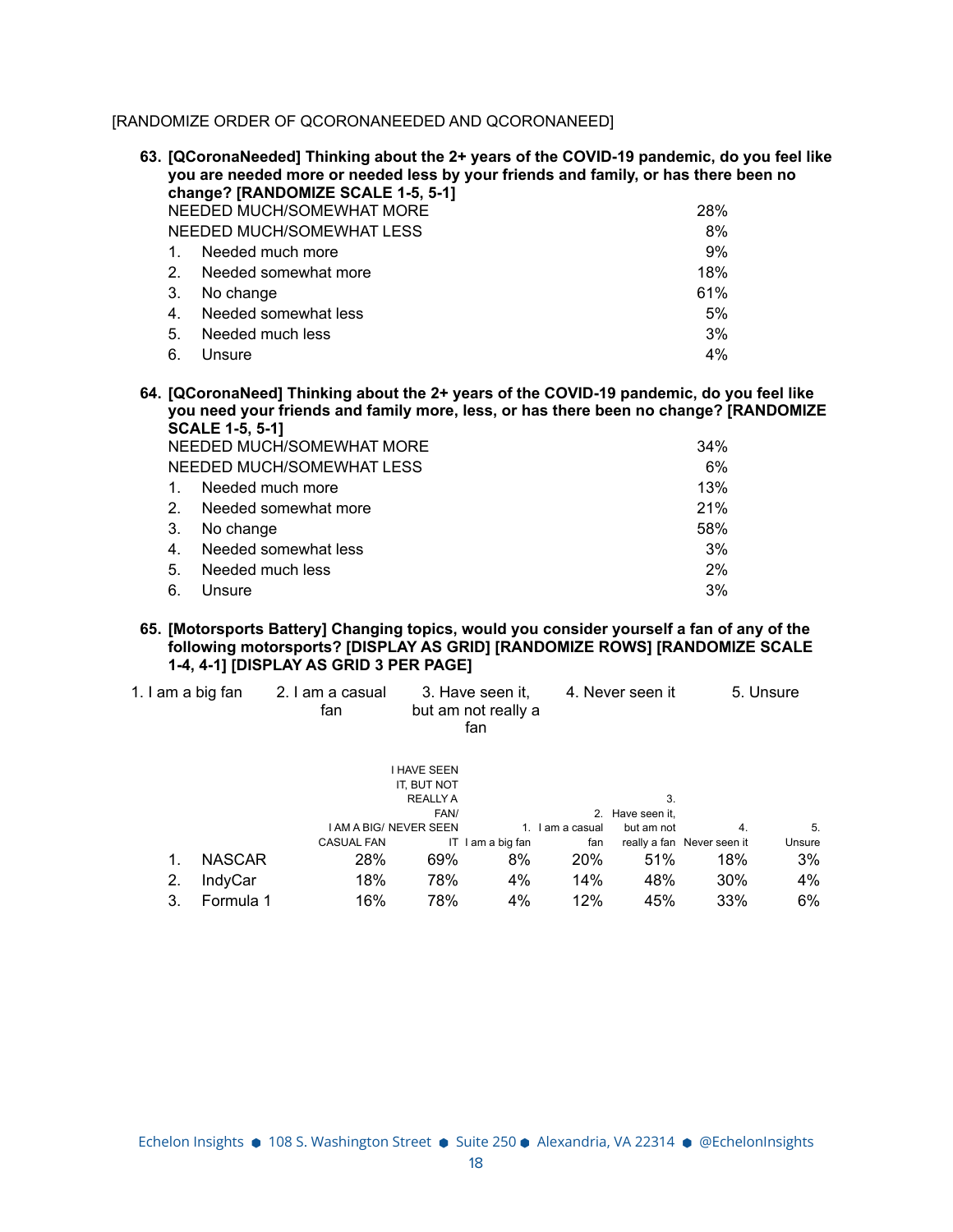# **IF BIG OR CASUAL FAN OF FORMULA 1 [QMotorF1=1-2], ASK:**

|                                       | $(n=174)$  |
|---------------------------------------|------------|
| WITHIN THE LAST YEAR OR MORE RECENTLY | 27%        |
| THREE OR MORE YEARS AGO               | 69%        |
| Within the last few months            | 6%         |
| 2. Within the last year or two        | <b>20%</b> |
| Three to five years ago<br>3.         | 14%        |
| More than five years ago              | 55%        |
| Unsure<br>5.                          | 4%         |

**66. [QFormulaWhen] Around when would you say you became a fan of Formula 1?**

## **ASK ALL:**

### **67. [QFormulaDTS] Have you ever watched the Netflix series "Formula 1: Drive to Survive"? [RANDOMIZE 1-2]**

| $\sim$ | 1. Yes    | 6%  |
|--------|-----------|-----|
|        | 2. No     | 91% |
|        | 3. Unsure | 3%  |

### **IF BIG OR CASUAL FAN OF FORMULA 1 [QMotorF1=1-2], ASK:**

#### **68. [QFavoriteDriver] If you had to choose up to three, which current Formula 1 drivers would you say are your favorites? [SELECT MULTIPLE, UP TO THREE] [RANDOMIZE 1-20] (n=174)**

|     |                        | $(n=1/4)$ |
|-----|------------------------|-----------|
| 1.  | Lewis Hamilton         | 20%       |
| 2.  | Mick Schumacher        | 15%       |
| 3.  | Sergio Perez           | 14%       |
| 4.  | Sebastian Vettel       | 13%       |
| 5.  | Fernando Alonso        | 12%       |
| 6.  | George Russell         | 10%       |
| 7.  | Daniel Ricciardo       | 10%       |
| 8.  | Valterri Bottas        | 8%        |
| 9.  | Max Verstappen         | 8%        |
| 10. | <b>Lando Norris</b>    | 8%        |
| 11. | <b>Pierre Gasly</b>    | 6%        |
| 12. | Kevin Magnussen        | 5%        |
| 13. | Carlos Sainz           | 5%        |
| 14. | Guanyu Zhou            | 4%        |
| 15. | Yuki Tsunoda           | 3%        |
| 16. | Nicholas Latifi        | 3%        |
| 17. | <b>Lance Stroll</b>    | 3%        |
| 18. | Esteban Ocon           | 3%        |
| 19. | <b>Charles Leclerc</b> | 3%        |
| 20. | Alexander Albon        | 3%        |
| 21. | Unsure                 | 32%       |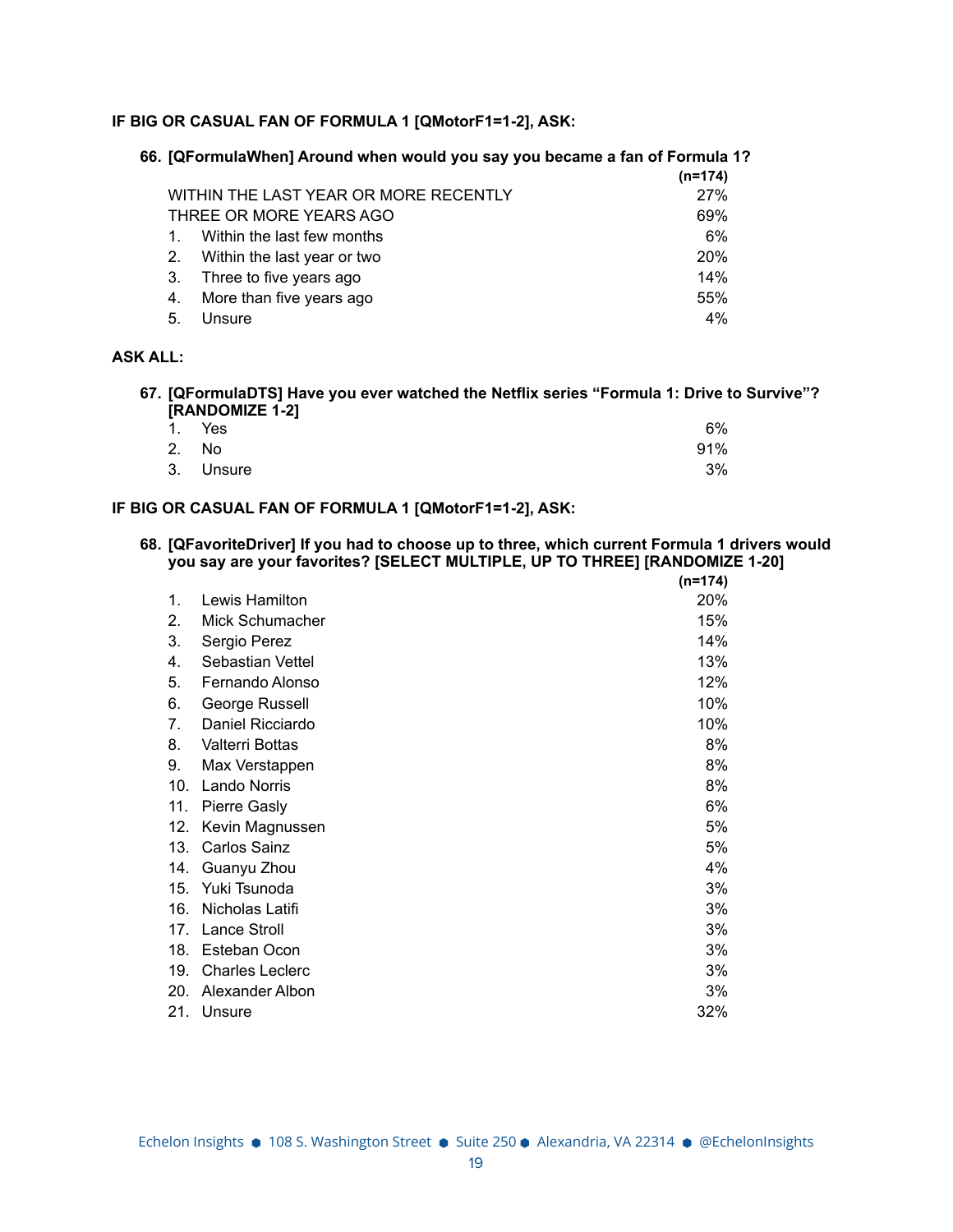# **IF BIG OR CASUAL FAN OF FORMULA 1 [QMotorF1=1-2], ASK:**

**69. [QFavoriteTeam] Which current Formula 1 team would you say is your favorite? [RANDOMIZE 1-10]**

|     |                     | $(n=174)$ |
|-----|---------------------|-----------|
| 1.  | Ferrari             | 23%       |
| 2.  | Red Bull            | 19%       |
| 3.  | McLaren             | 11%       |
| 4.  | Mercedes            | 7%        |
| 5.  | Alfa Romeo          | 6%        |
| 6.  | <b>Aston Martin</b> | 5%        |
| 7.  | Alpine              | 3%        |
| 8.  | AlphaTauri          | 2%        |
| 9.  | Williams            | 2%        |
| 10. | Haas                | 2%        |
| 11. | Unsure              | 22%       |

## **IF BIG OR CASUAL FAN OF FORMULA 1 [QMotorF1=1-2], ASK:**

**70. [QChampDriver] Which Formula 1 driver do you think will win the 2022 Formula One World Drivers' Championship? [RANDOMIZE 1-20] (n=174)**

|     |                        | $(n=1/4)$ |
|-----|------------------------|-----------|
| 1.  | Lewis Hamilton         | 17%       |
| 2.  | Max Verstappen         | 6%        |
| 3.  | Daniel Ricciardo       | 6%        |
| 4.  | Sergio Perez           | 4%        |
| 5.  | Lando Norris           | 4%        |
| 6.  | Fernando Alonso        | 4%        |
| 7.  | Mick Schumacher        | 4%        |
| 8.  | George Russell         | 3%        |
| 9.  | Kevin Magnussen        | 3%        |
| 10. | Sebastian Vettel       | 2%        |
| 11. | Alexander Albon        | 2%        |
| 12. | <b>Charles Leclerc</b> | 1%        |
| 13. | <b>Carlos Sainz</b>    | 1%        |
| 14. | Esteban Ocon           | 1%        |
| 15. | <b>Pierre Gasly</b>    | 1%        |
| 16. | Yuki Tsunoda           | 1%        |
| 17. | <b>Lance Stroll</b>    | 1%        |
| 18. | Nicholas Latifi        | 1%        |
| 19. | Valterri Bottas        | 1%        |
| 20. | Guanyu Zhou            | 1%        |
| 21. | Unsure                 | 36%       |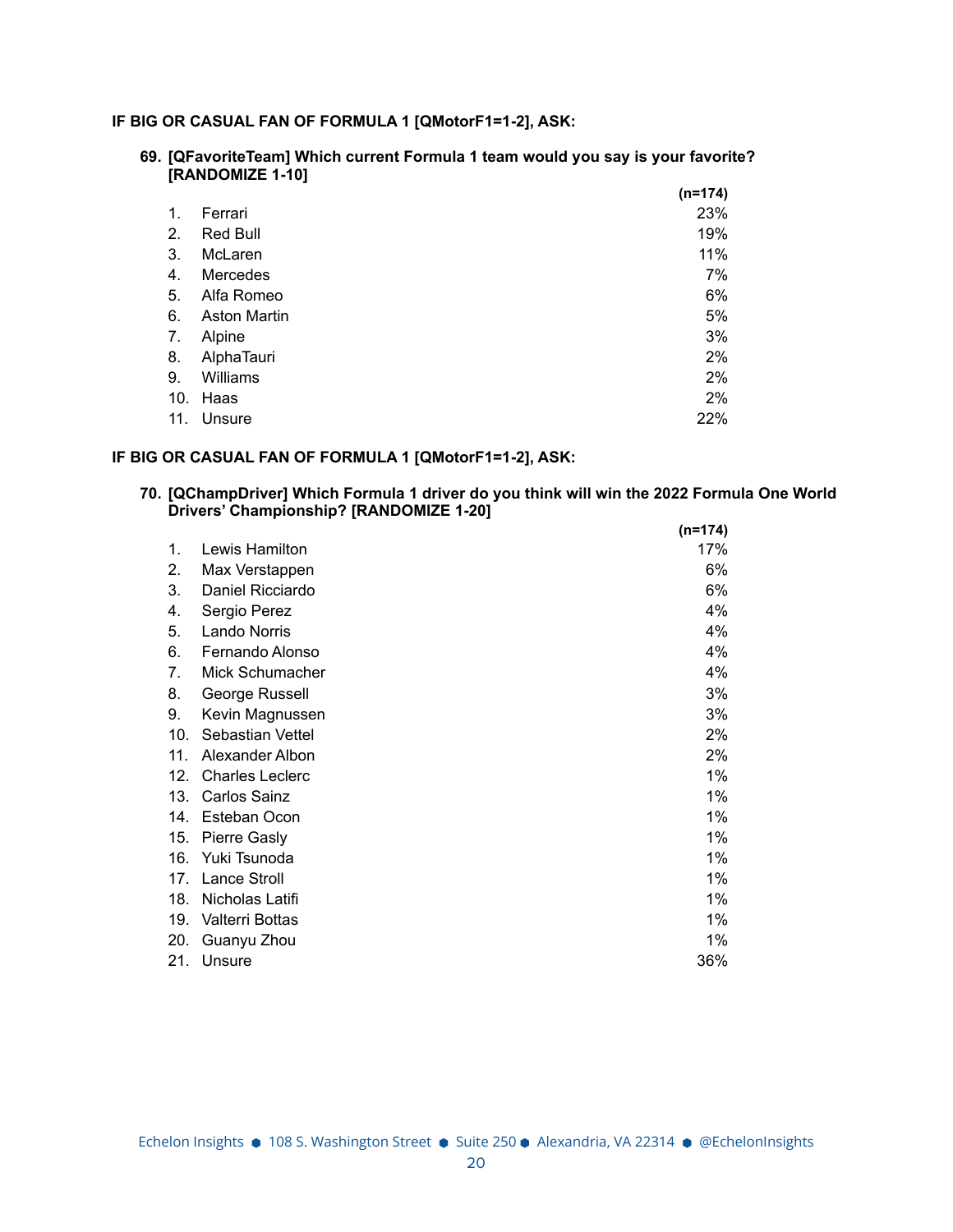# **IF BIG OR CASUAL FAN OF FORMULA 1 [QMotorF1=1-2], ASK:**

**71. [QChampTeam] Which Formula 1 team do you think will win the 2022 Formula One World Constructors' Championship? [RANDOMIZE 1-10]**

|     |                     | $(n=174)$ |
|-----|---------------------|-----------|
| 1.  | Red Bull            | 17%       |
| 2.  | Ferrari             | 15%       |
| 3.  | Mercedes            | 9%        |
| 4.  | McLaren             | 6%        |
| 5.  | Alfa Romeo          | 5%        |
| 6.  | Haas                | 5%        |
| 7.  | <b>Aston Martin</b> | 4%        |
| 8.  | Williams            | 4%        |
| 9.  | AlphaTauri          | 1%        |
| 10. | Alpine              | $*9/6$    |
| 11. | Unsure              | 34%       |

### **ASK ALL:**

|         | 72. [Q2020Ballot] For which candidate did you vote in the 2020 presidential election? |       |
|---------|---------------------------------------------------------------------------------------|-------|
|         | [RANDOMIZE 1-2]                                                                       |       |
|         | Donald Trump                                                                          | 46%   |
| $2_{-}$ | Joe Biden                                                                             | 48%   |
| 3.      | Jo Jorgensen                                                                          | $1\%$ |
| 4.      | <b>Howie Hawkins</b>                                                                  | $*$ % |
| 5.      | Kanye West                                                                            | $*$ % |
| 6.      | Someone else                                                                          | 1%    |
| 7.      | Unsure                                                                                | 1%    |
| 8.      | did not vote                                                                          | 4%    |

### **73. [QHouseVote] How did you vote for the U.S. House of Representatives in the 2020 election? [RANDOMIZE 1-2]**

| 1. Voted for the Republican candidate      | 43%   |
|--------------------------------------------|-------|
| 2. Voted for the Democratic candidate      | 44%   |
| 3. Voted for a third party candidate       | 2%    |
| 4. There wasn't an election in my district | $1\%$ |
| 5. I did not vote                          | 6%    |
| 6. Unsure                                  | $4\%$ |

### **74. [QIdeology] Regardless of how you typically vote, would you say you consider yourself to be…? [RANDOMIZE SCALE 1-5, 5-1]**

|                | <b>VERY/SOMEWHAT CONSERVATIVE</b> | 42% |
|----------------|-----------------------------------|-----|
|                | <b>VERY/SOMEWHAT LIBERAL</b>      | 28% |
| $\mathbf{1}$ . | Very conservative                 | 19% |
| 2 <sup>2</sup> | Somewhat conservative             | 23% |
| -3.            | Moderate                          | 27% |
| 4.             | Somewhat liberal                  | 15% |
| -5.            | Very liberal                      | 13% |
| 6.             | Unsure                            | 3%  |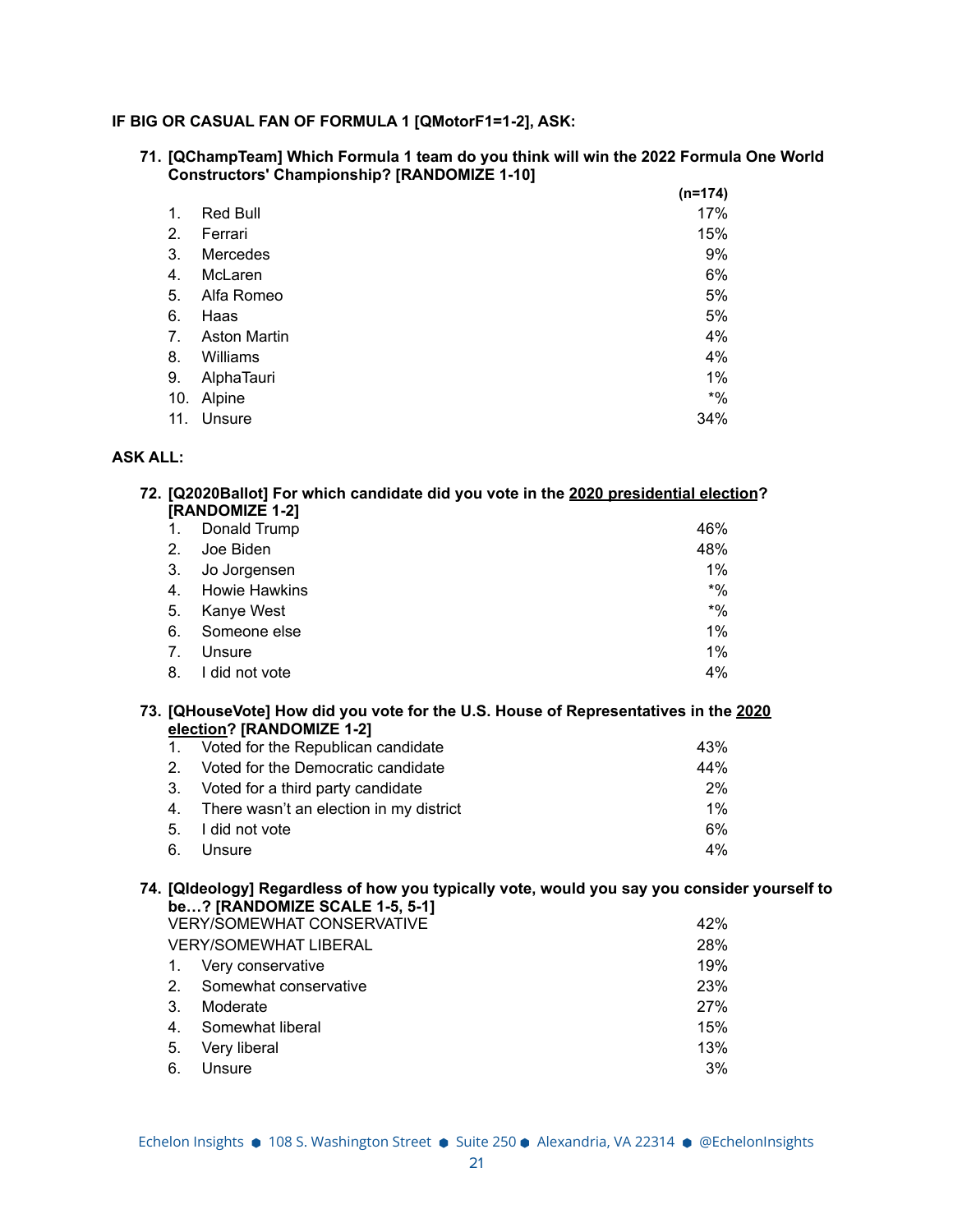| 75. [QNews] Which, if any, of the following do you listen to, read, or watch to stay informed<br>about current affairs and political news? Choose all that apply. [SELECT MULTIPLE] |                                     |     |  |  |
|-------------------------------------------------------------------------------------------------------------------------------------------------------------------------------------|-------------------------------------|-----|--|--|
| 1.                                                                                                                                                                                  | [RANDOMIZE 1-30]<br>Local TV news   | 42% |  |  |
| 2.                                                                                                                                                                                  | <b>ABC News</b>                     | 32% |  |  |
| 3.                                                                                                                                                                                  | <b>Fox News</b>                     | 30% |  |  |
| 4.                                                                                                                                                                                  | <b>NBC News</b>                     | 29% |  |  |
| 5.                                                                                                                                                                                  | <b>CBS News</b>                     | 28% |  |  |
| 6.                                                                                                                                                                                  | <b>CNN</b>                          | 27% |  |  |
| 7.                                                                                                                                                                                  | Facebook                            | 23% |  |  |
| 8.                                                                                                                                                                                  | Local newspaper                     | 20% |  |  |
| 9.                                                                                                                                                                                  | <b>MSNBC</b>                        | 17% |  |  |
|                                                                                                                                                                                     | 10. Local radio news                | 17% |  |  |
|                                                                                                                                                                                     | 11. The New York Times              | 13% |  |  |
|                                                                                                                                                                                     | 12. Yahoo News                      | 13% |  |  |
|                                                                                                                                                                                     | 13. PBS                             | 11% |  |  |
|                                                                                                                                                                                     | 14. The Washington Post             | 10% |  |  |
|                                                                                                                                                                                     | 15. NPR                             | 10% |  |  |
| 16.                                                                                                                                                                                 | The Wall Street Journal             | 9%  |  |  |
|                                                                                                                                                                                     | 17. Instagram                       | 9%  |  |  |
|                                                                                                                                                                                     | 18. Talk radio                      | 9%  |  |  |
|                                                                                                                                                                                     | 19. Podcasts                        | 9%  |  |  |
|                                                                                                                                                                                     | 20. Newsmax                         | 8%  |  |  |
|                                                                                                                                                                                     | 21. Twitter                         | 8%  |  |  |
| 22.                                                                                                                                                                                 | <b>USA Today</b>                    | 8%  |  |  |
| 23.                                                                                                                                                                                 | <b>Huffington Post</b>              | 7%  |  |  |
|                                                                                                                                                                                     | 24. Reddit                          | 5%  |  |  |
|                                                                                                                                                                                     | 25. OAN                             | 4%  |  |  |
|                                                                                                                                                                                     | 26. Reuters                         | 3%  |  |  |
|                                                                                                                                                                                     | 27. Breitbart                       | 3%  |  |  |
|                                                                                                                                                                                     | 28. Vox                             | 2%  |  |  |
|                                                                                                                                                                                     | 29. Univision                       | 2%  |  |  |
|                                                                                                                                                                                     | 30. Telemundo                       | 2%  |  |  |
|                                                                                                                                                                                     | 31. Something else (Please specify) | 6%  |  |  |
|                                                                                                                                                                                     | 32. None of these                   | 6%  |  |  |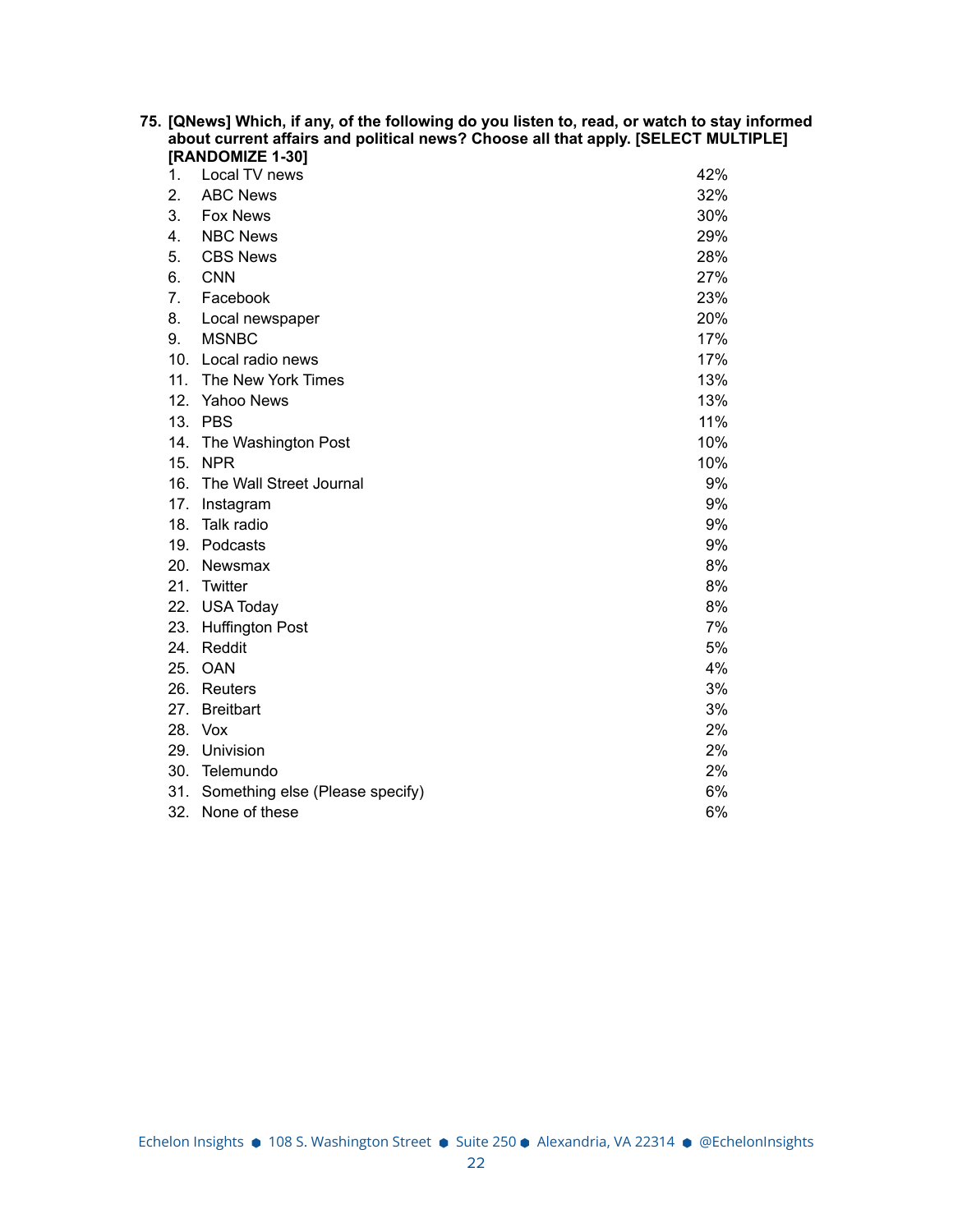|                | 76. [QSocial] Which social media platforms or apps do you use? [SELECT MULTIPLE]<br>[RANDOMIZE 1-10] |        |
|----------------|------------------------------------------------------------------------------------------------------|--------|
| 1.             | Facebook                                                                                             | 78%    |
| 2.             | YouTube                                                                                              | 64%    |
| 3.             | Instagram                                                                                            | 37%    |
| 4.             | Pinterest                                                                                            | 27%    |
| 5.             | Twitter                                                                                              | 26%    |
| 6.             | LinkedIn                                                                                             | 22%    |
| 7 <sub>1</sub> | <b>TikTok</b>                                                                                        | 18%    |
| 8.             | Snapchat                                                                                             | 15%    |
| 9.             | Reddit                                                                                               | 11%    |
|                | 10. WhatsApp                                                                                         | 11%    |
|                | 11. Something else (Please specify)                                                                  | 2%     |
|                | 12. None of these                                                                                    | 8%     |
|                | 77. [QGender] Do you describe yourself as a man, a woman, or in some other way?<br>[RANDOMIZE 1-2]   |        |
| 1.             | Man                                                                                                  | 47%    |
| 2.             | Woman                                                                                                | 53%    |
| 3.             | In some other way                                                                                    | $*9/6$ |
| 1.             | 78. [QRace] What is your race or ethnicity? [SELECT MULTIPLE] [RANDOMIZE 1-6]<br>White               | 72%    |
| 2.             | <b>Black or African American</b>                                                                     | 14%    |
| 3.             | Hispanic or Latino                                                                                   | 9%     |
| 4.             | Asian                                                                                                | 4%     |
| 5.             | Native American or Alaska Native                                                                     | 2%     |
| 6.             | Native Hawaiian or Other Pacific Islander                                                            | $*9/0$ |
| 7.             | Something else                                                                                       | 2%     |
|                | 79. [QEducation] What is the highest level of education you have completed?                          |        |
| 1.             | High school or less                                                                                  | 22%    |
| 2.             | Some college                                                                                         | 25%    |
| 3.             | Associate's degree                                                                                   | 14%    |
| 4.             | Bachelor's degree                                                                                    | 26%    |
| 5.             | Graduate degree                                                                                      | 13%    |
| 6.             | Prefer not to say                                                                                    | $*9/0$ |
|                | 80. [QAge] What is your age?                                                                         |        |
| 1.             | 18-29                                                                                                | 10%    |
| 2.             | 30-39                                                                                                | 13%    |
| 3.             | 40-49                                                                                                | 15%    |
| 4.             | 50-64                                                                                                | 29%    |
| 5.             | $65+$                                                                                                | 34%    |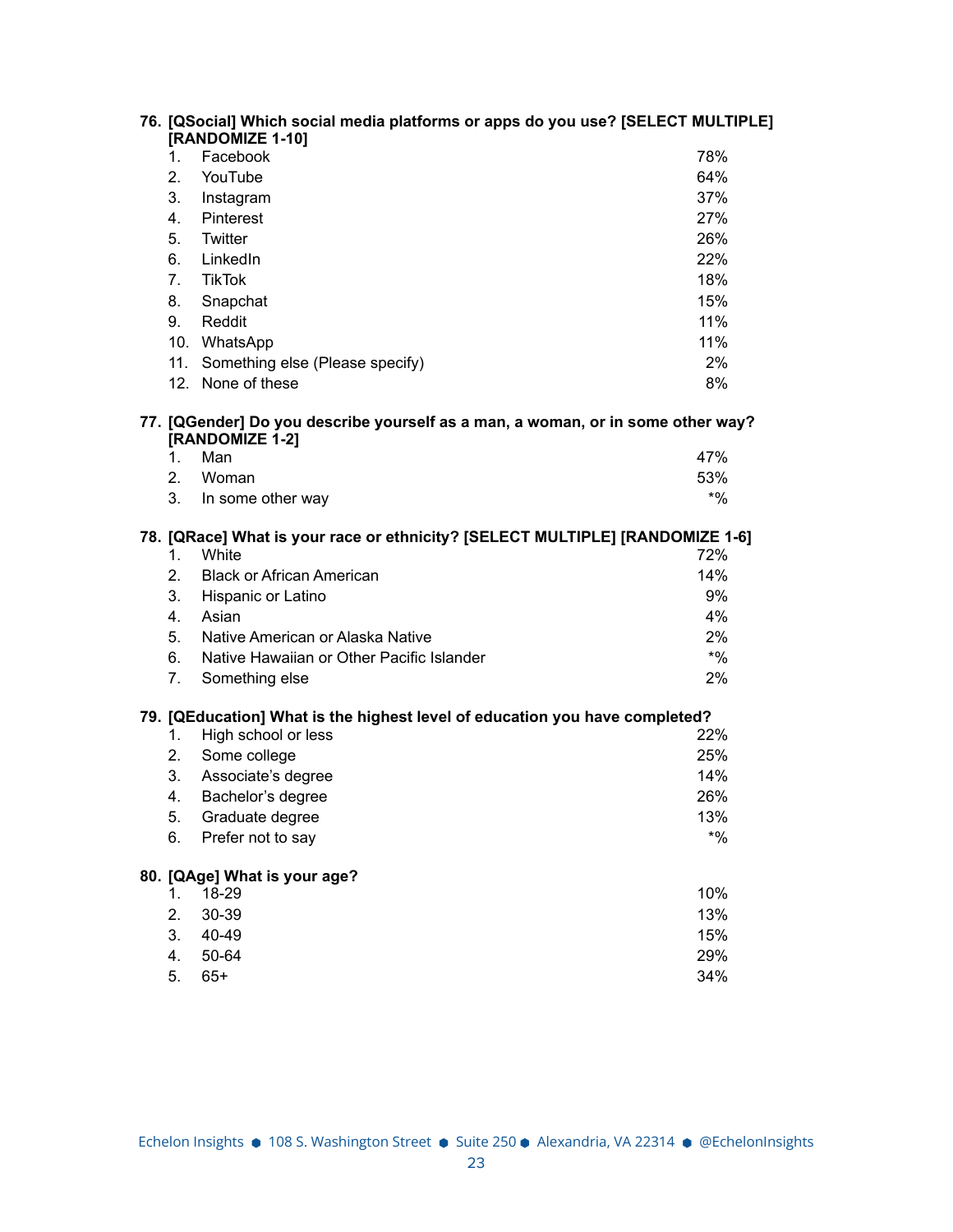|     | 81. [QEmployment] What is your current employment status?          |       |
|-----|--------------------------------------------------------------------|-------|
|     | Employed full-time                                                 | 30%   |
| 2.  | Employed part-time                                                 | 8%    |
| 3.  | Freelance, contract, or temporary work                             | 2%    |
| 4.  | "Gig economy" work like ride shares, food delivery, or dog walking | $1\%$ |
| 5.  | Unemployed and looking for work                                    | 6%    |
| 6.  | Stay-at-home parent or caregiver                                   | 6%    |
| 7.  | Full time student                                                  | $1\%$ |
| 8.  | Retired                                                            | 38%   |
| 9.  | Something else                                                     | 5%    |
| 10. | Prefer not to say                                                  | $1\%$ |

# **IF EMPLOYED [QEmployment = 1, 2, 3, 4], ASK:**

### **82. [QTypeofWork] Which of the following comes closest to describing the kind of work you do?**

|                                                                | (n=477)    |
|----------------------------------------------------------------|------------|
| 1. White collar worker, like work at a desk or an office       | .53%       |
| 2. Blue collar worker, like work with my hands or in a factory | <b>27%</b> |
| 3. Service worker, like work in a store or hospital            | 13%        |
| 4. Unsure                                                      | 6%         |

# **ASK ALL:**

|                | 83. [QIncome] Which range includes your annual household income?                                                      |             |
|----------------|-----------------------------------------------------------------------------------------------------------------------|-------------|
|                | Less than \$30,000 per year                                                                                           | 31%         |
| 2 <sub>1</sub> | \$30,000 to \$49,999 per year                                                                                         | 21%         |
| 3.             | \$50,000 to \$74,999 per year                                                                                         | 22%         |
| 4.             | \$75,000 to \$125,000 per year                                                                                        | 16%         |
| 5.             | More than \$125,000 per year                                                                                          | 8%          |
| 6.             | Prefer not to say                                                                                                     | 2%          |
|                |                                                                                                                       |             |
|                | 84. [QMilitaryHH] Has anyone in your household ever served in the United States military?<br><b>[SELECT MULTIPLE]</b> |             |
|                | Yes, I have                                                                                                           | 15%         |
| 2 <sub>1</sub> | Yes, a member of my household has                                                                                     | 11%         |
| 3.             | No.                                                                                                                   | 75%         |
| 4.             | Unsure                                                                                                                | $^{\ast}$ % |

# **85. [QUnionHH] Are you or is anyone in your household a member of a labor union? [SELECT MULTIPLE]**

|                            | Yes. I am                                                                                                                                | 7%                       |
|----------------------------|------------------------------------------------------------------------------------------------------------------------------------------|--------------------------|
| 2.                         | Yes, a member of my household is                                                                                                         | 4%                       |
| З.                         | No                                                                                                                                       | 89%                      |
| 4.                         | Unsure                                                                                                                                   | 1%                       |
| 2 <sub>1</sub><br>3.<br>4. | 86. [QState] In what state do you live?<br>States in the Northeast<br>States in the Midwest<br>States in the South<br>States in the West | 18%<br>23%<br>37%<br>23% |

Echelon Insights ● 108 S. Washington Street ● Suite 250 ● Alexandria, VA 22314 ● @EchelonInsights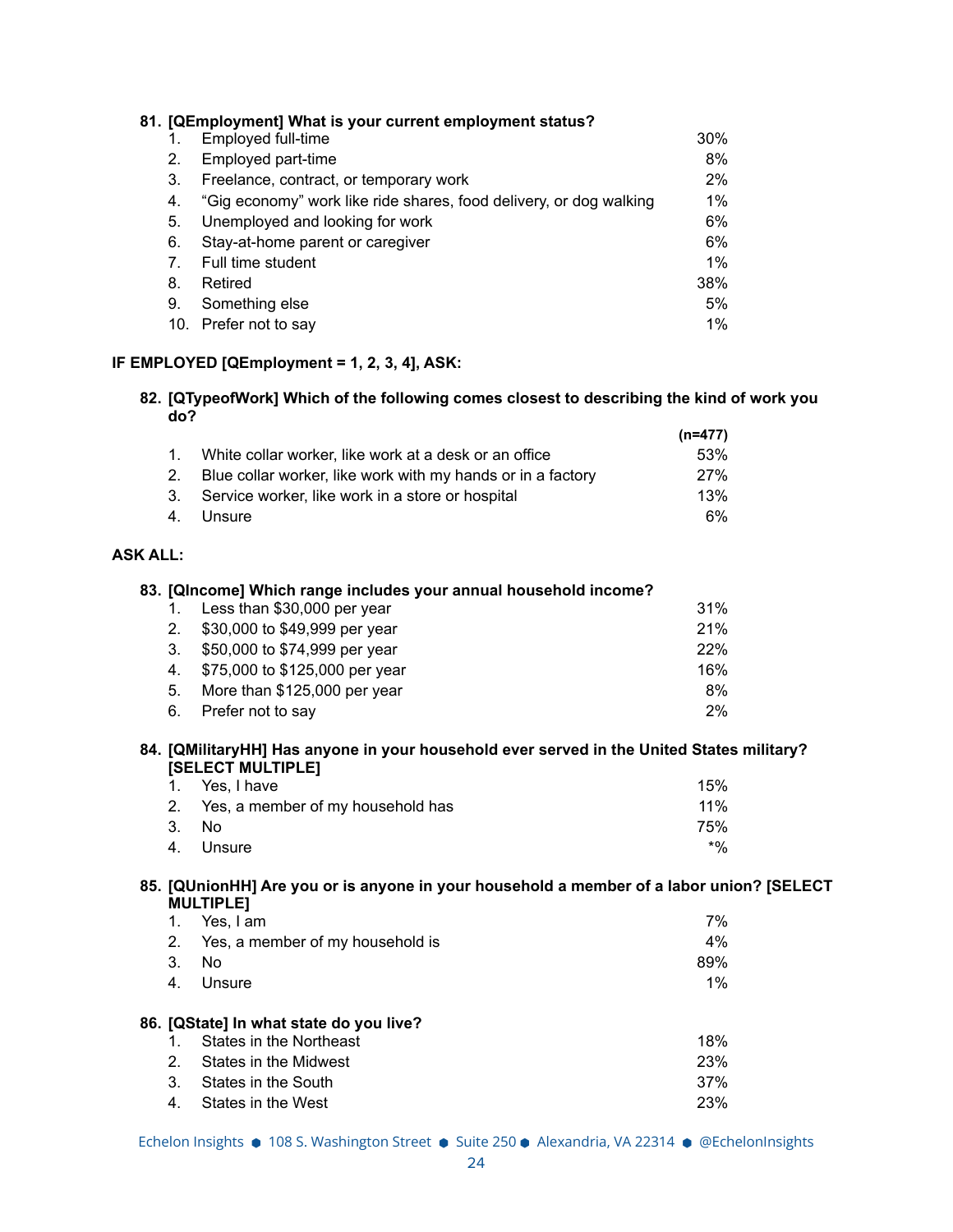|                                | 87. [QUrbanRural] How would you describe the area in which you live?         |        |
|--------------------------------|------------------------------------------------------------------------------|--------|
| 1.                             | City                                                                         | 26%    |
| 2.                             | Suburb near a city                                                           | 45%    |
| 3.                             | Small town not near a city                                                   | 11%    |
| 4.                             | Rural or country area                                                        | 18%    |
|                                |                                                                              |        |
|                                | 88. [QMarital] What is your current marital status?                          |        |
| $1_{-}$                        | Single, never married                                                        | 32%    |
| 2.                             | Married                                                                      | 47%    |
| 3.                             | Separated                                                                    | 1%     |
| 4.                             | Divorced                                                                     | 14%    |
| 5.                             | Widowed                                                                      | 6%     |
| 6.                             | Prefer not to say                                                            | $*9/0$ |
|                                | 89. [QKids] Do you currently have children under the age of 18 in your home? |        |
| $1_{-}$                        | Yes                                                                          | 17%    |
| 2.                             | <b>No</b>                                                                    | 83%    |
| 3.                             | Prefer not to say                                                            | $*9/0$ |
|                                | 90. [QReligionNew] What is your present religion, if any? [RANDOMIZE 1-11]   |        |
| 1.                             | Protestant (for example, Baptist, Methodist, Non-denominational,             |        |
|                                | Lutheran, Presbyterian, Pentecostal, Episcopalian, etc)                      | 33%    |
| 2.                             | <b>Roman Catholic</b>                                                        | 18%    |
| 3.                             | Mormon (Church of Jesus Christ of Latter-day Saints or LDS)                  | $*9/0$ |
| 4.                             | Orthodox (such as Greek, Russian, or some other Orthodox church)             | $1\%$  |
| 5.                             | <b>Just Christian</b>                                                        | 15%    |
| 6.                             | Jewish                                                                       | 3%     |
| $7_{\scriptscriptstyle{\sim}}$ | Muslim                                                                       | $1\%$  |
| 8.                             | <b>Buddhist</b>                                                              | 1%     |
| 9.                             | Hindu                                                                        | $*9/6$ |
|                                | 10. Atheist                                                                  |        |
|                                |                                                                              | 4%     |
|                                | 11. Agnostic                                                                 | 4%     |
| 12.                            | Something else (Please specify)                                              | 4%     |
| 13.                            | Nothing in particular                                                        | 16%    |

# **IF PROTESTANT, ROMAN CATHOLIC, MORMON, ORTHODOX, OR JUST CHRISTIAN [QReligionNew 1-5], ASK:**

# **91. [QBornAgain] Would you describe yourself as a born-again or evangelical Christian, or not?**

|                                                | $(n=660)$ |
|------------------------------------------------|-----------|
| 1. Yes, born-again or evangelical Christian    | 42%       |
| 2. No, not born-again or evangelical Christian | 55%       |
| 3. Unsure                                      | $3\%$     |